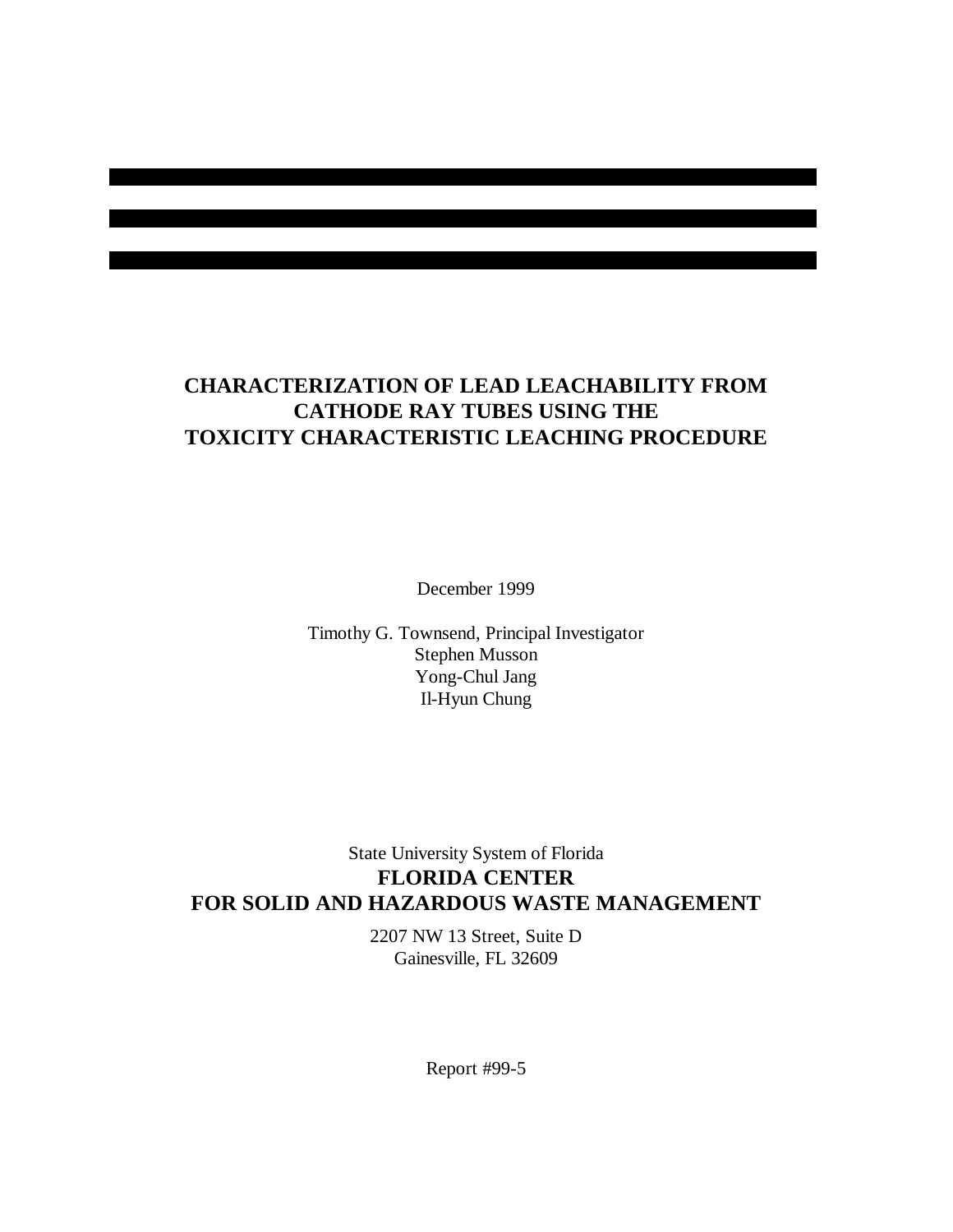# **Characterization of Lead Leachability from Cathode Ray Tubes using the Toxicity Characteristic Leaching Procedure**

# **Principal Investigator**

Timothy G. Townsend Assistant Professor Department of Environmental Engineering Sciences University of Florida

## **Graduate Research Assistant**

Stephen Musson Department of Environmental Engineering Sciences University of Florida

## **Graduate Research Assistant**

Yong Chul Jang Department of Environmental Engineering Sciences University of Florida

## **Visiting Professor**

Il-Hyun Chung Department of Environmental Engineering Mokpo National University, Republic of Korea

December 1999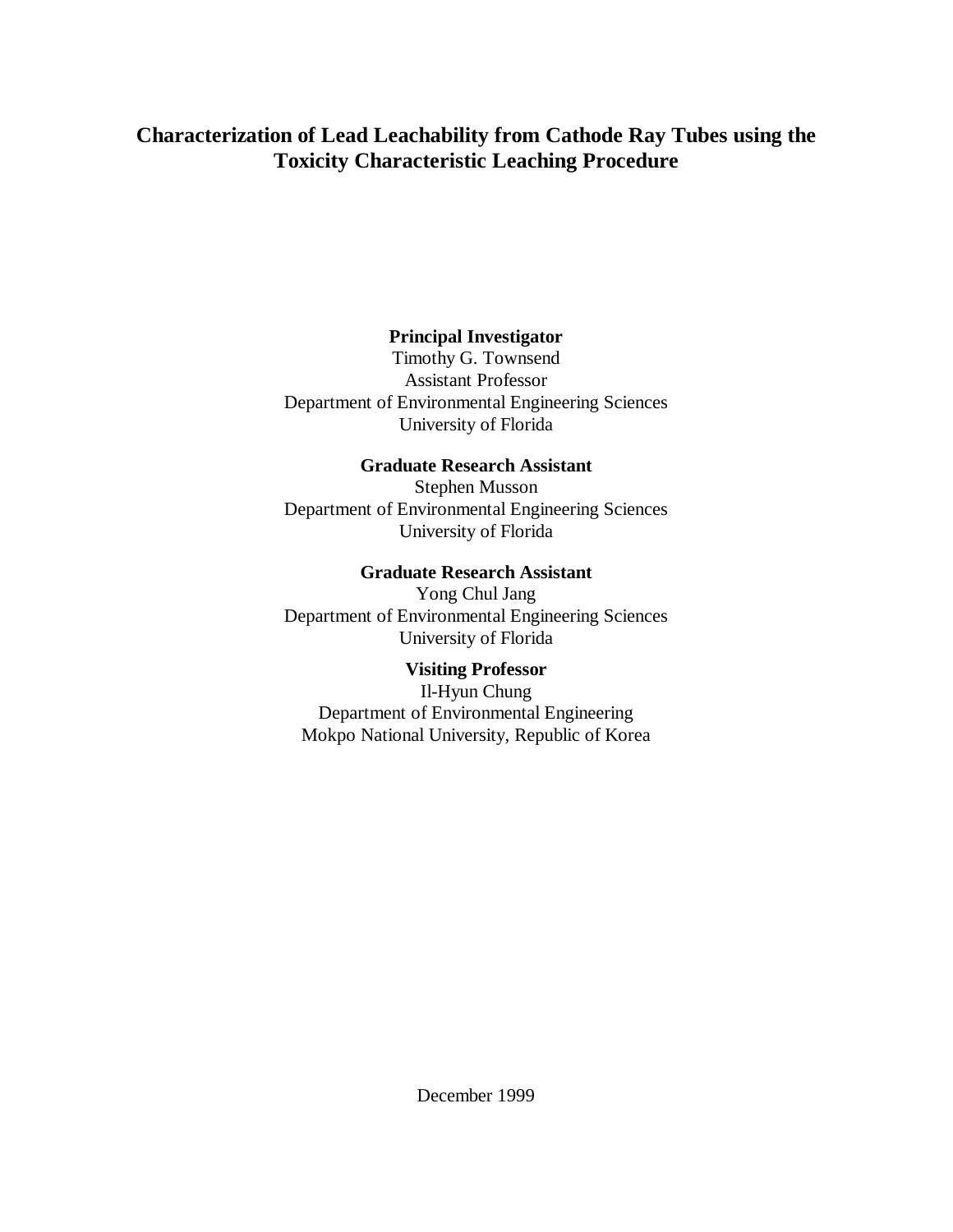# **ACKNOWLEDGEMENTS**

This research was sponsored by the Florida Center for Solid and Hazardous Waste Management. Thanks are extended to those organizations and individuals who provided CRTs. Special thanks are extended to Memcorp for their CRT donation and to Clinton Electronics Corporation for technical guidance. The following students assisted with this project: Scott Sheridan, Alex Bogin, and Josh Gregory.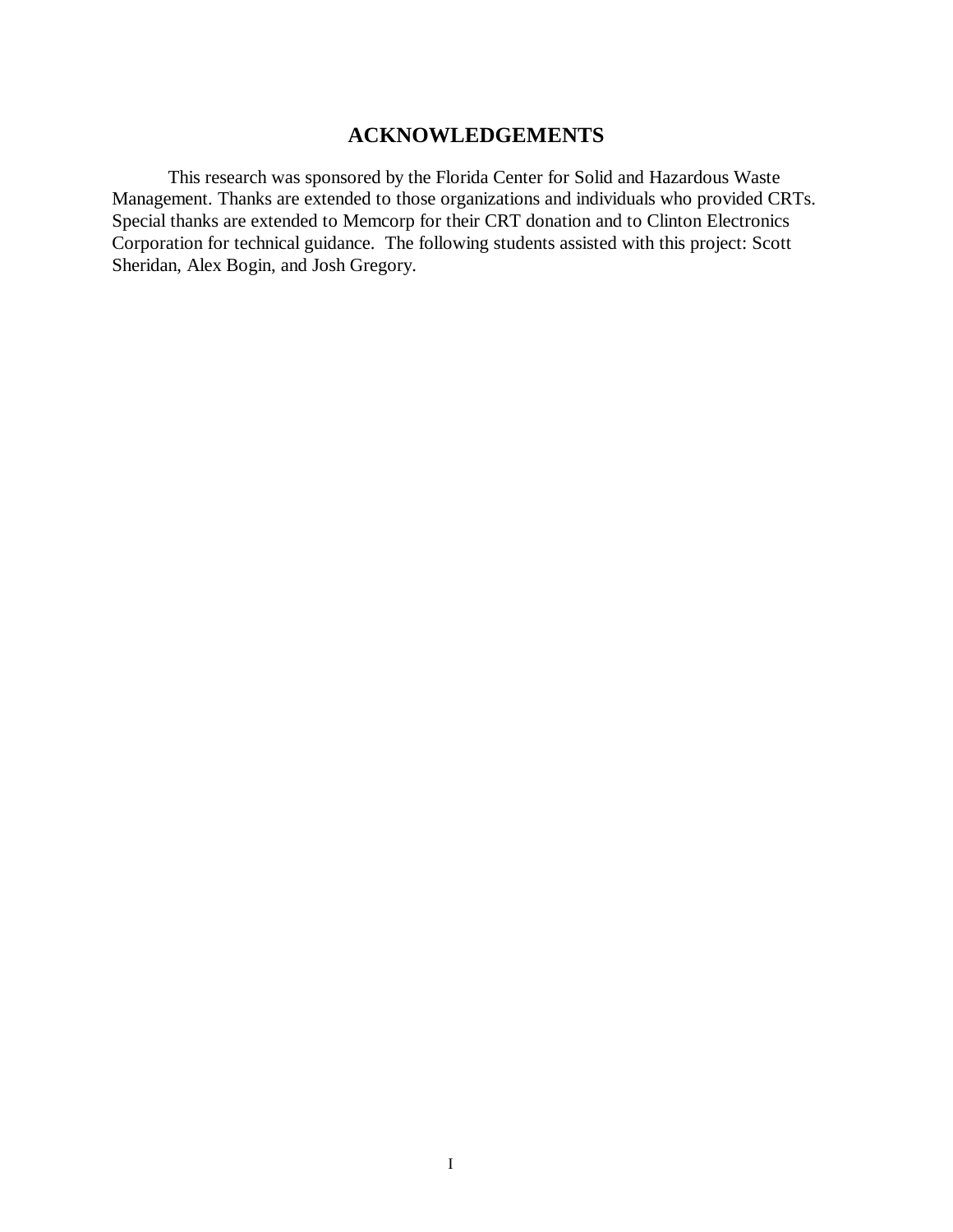# **TABLE OF CONTENTS**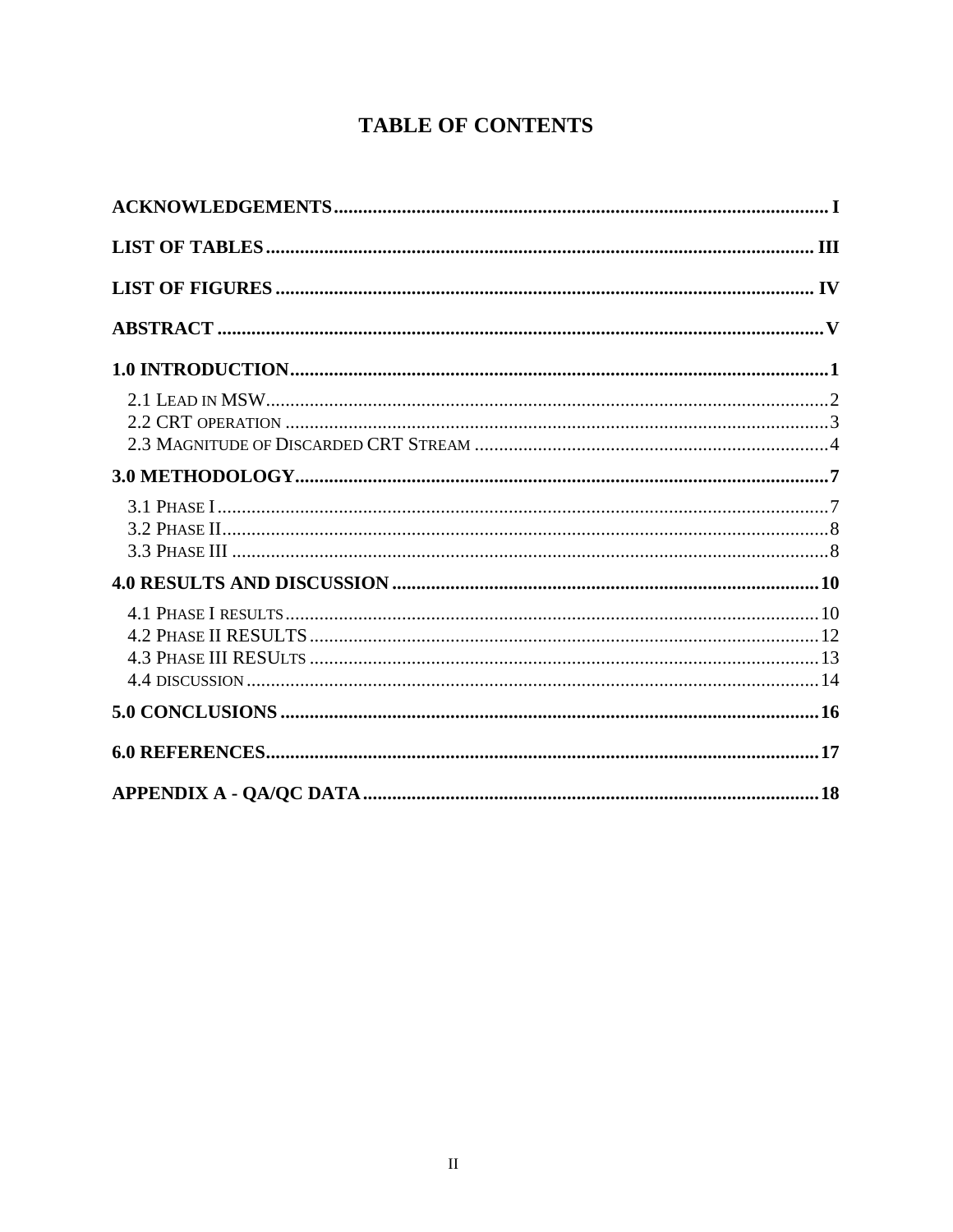# **LIST OF TABLES**

| TABLE 4.1 SUMMARY OF TCLP LEACHABLE LEAD CONCENTRATIONS FOR ALL SAMPLES 11 |  |
|----------------------------------------------------------------------------|--|
|                                                                            |  |
|                                                                            |  |
|                                                                            |  |
| TABLE 4.5 TCLP LEAD COMPARISON OF FUNNEL GLASS WITH AND WITHOUT FRIT  14   |  |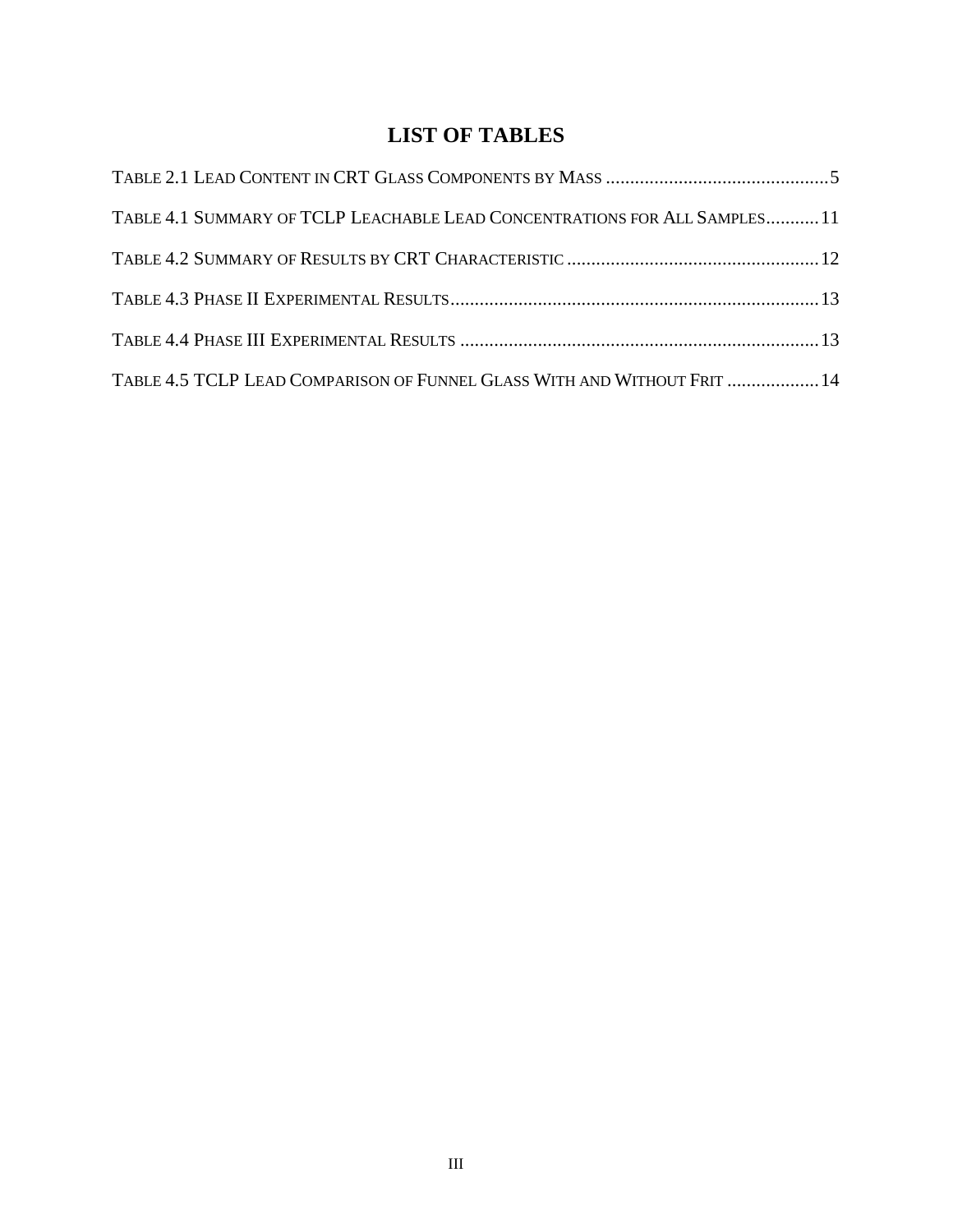# **LIST OF FIGURES**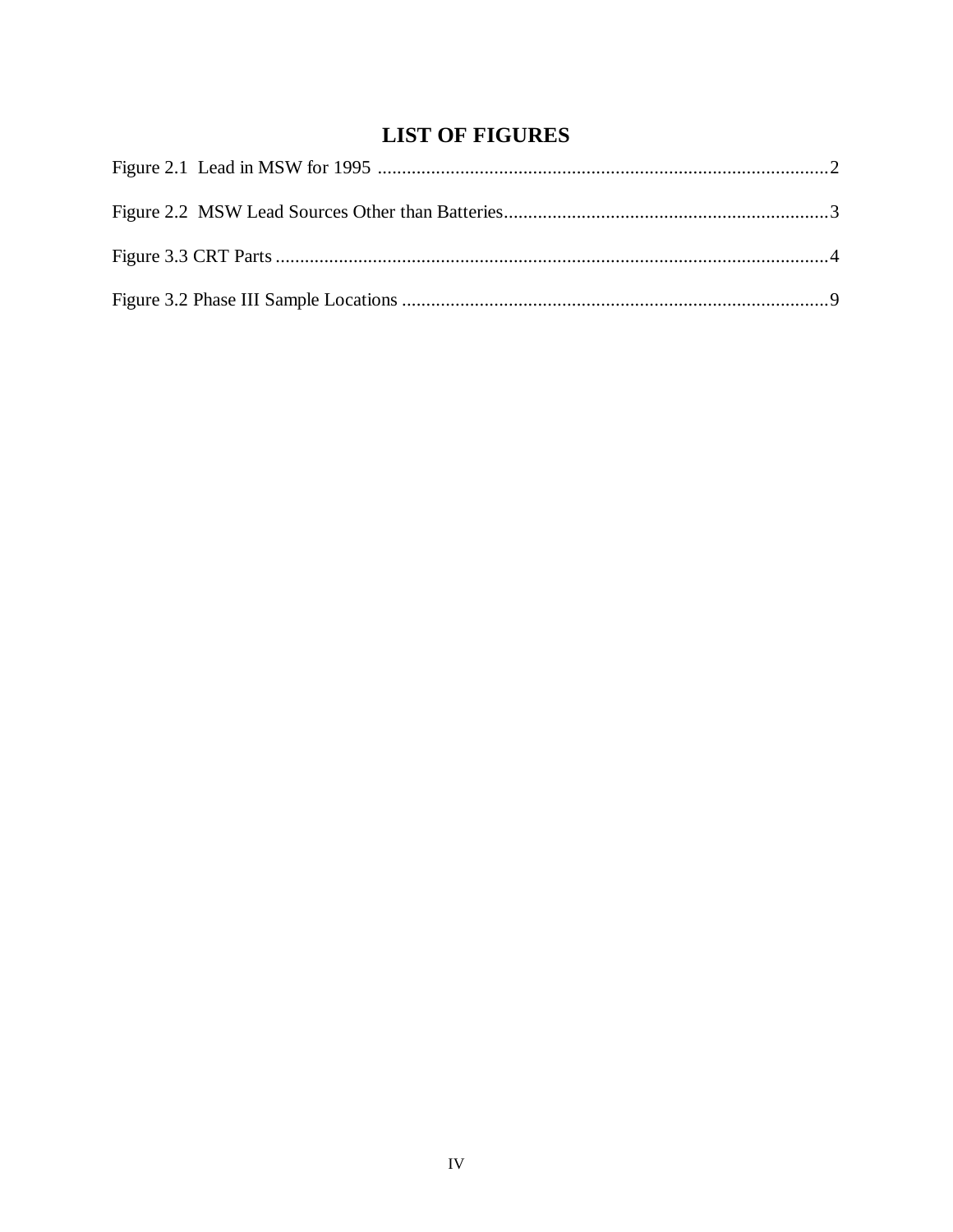# **FINAL REPORT**

**PROJECT TITLE:** Characterization of Lead Leachability from Cathode Ray Tubes Using the Toxicity Characteristic Leaching Procedure

## **PRINCIPAL INVESTIGATORS:** Timothy G. Townsend

**AFFILIATION:** Department of Environmental Engineering Sciences, University of Florida

#### **COMPLETION DATE:** December 1999 **PHONE NUMBER:** (352) 392-0846

#### **KEY WORDS**

CRT, lead, television, electronics, computer, monitor, leaching, TCLP

### **ABSTRACT**

One of the emerging issues facing environmental policy makers and waste management professionals today is the management of discarded electronic devices. Examples of discarded electronic devices include televisions, computers, and communications equipment. Currently many thousands of tons of these materials are being discarded as part of the solid waste stream. With the introduction of low-cost, readily available personal computers and the looming replacement of standard-definition television with high-definition television, this practice will likely escalate. This presents a problem from an environmental protection viewpoint (heavy metals may leach from these components, either in the landfill or in the ash from an incinerator), as well as an opportunity to recover valuable resources.

Cathode ray tubes (CRTs) in televisions and computer monitors are one of the most common components of discarded electronics in the solid waste stream. CRTs present a disposal problem because of their growing magnitude in municipal solid waste (MSW) and their role as a major source of lead in MSW. Using the U.S. EPA Toxicity Characteristic Leaching Procedure (TCLP), lead leachability from CRTs was studied.

A total of 36 CRTs were processed and analyzed. CRT samples produced an average concentration of 18.5 mg/L lead. This exceeds the regulatory limit of 5.0 mg/L. Several factors affected the TCLP lead concentrations of each CRT. These included the location of the glass in the CRT (face plate, funnel, neck), the particle size used in the tests, and the CRT type. The most significant quantities of lead were contained in the funnel portion of the CRTs at an average lead concentration of 75.3 mg/L. The major source of lead in the funnel is the frit seal of color CRTs. Monochrome CRTs did not leach lead greater than hazardous levels. The results of the testing should provide useful information for the regulatory and waste management community for developing policies for managing discarded CRTs.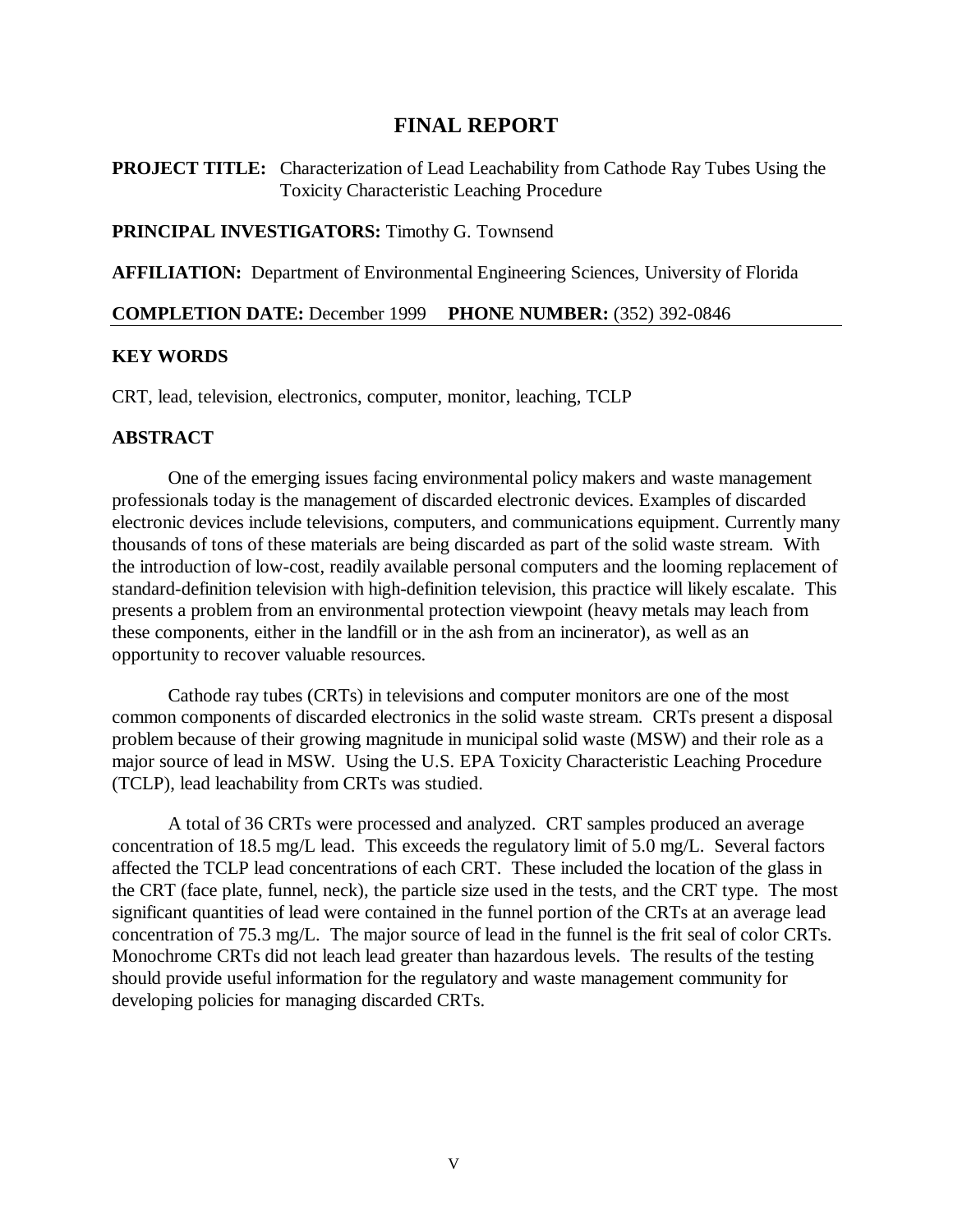# **1.0 INTRODUCTION**

An issue of expanding prominence in the United States is the disposal of computers and electronic equipment. Rapid technology advancements have made the advanced 486 powered computer of the early 1990's an archaic adding machine today. Additionally, the future transition from analog to digital high definition televisions will result in the massive disposal of televisions. As rapidly as new electronics are created, old electronics require disposal. According to recent statistics, the computer and electronics industry is the largest manufacturing employer in the United States. It comprises 11 percent of the gross domestic product and is growing at an annual rate of 4 percent (MCC 1996). Thus the management of discarded electronics is an issue of concern to today's solid waste management professionals.

Cathode Ray Tubes (CRTs) in televisions and computer monitors are one example of discarded electronics now recognized as a disposal problem. Management of discarded electronics, including CRTs, takes place through the traditional methods of municipal solid waste (MSW) management: landfilling and incineration. When disposed in landfills, increased concentrations of heavy metals in landfill leachate may occur. When discarded electronics are disposed at waste-to-energy facilities, the heavy metals become concentrated in the ash, limiting disposal and reuse options.

The management options and requirements for solid wastes in the U.S. depend largely on whether the solid waste is characterized as hazardous. The Toxicity Characteristic Leaching Procedure (TCLP) is a method of determining whether a solid is hazardous from leaching of hazardous pollutants (40 CFR Part 261). CRTs have been anecdotally referred to as failing the TCLP for lead (Porter 1998, Feinbaum 1998, Dillon 1998), but this information is not available in the scientific literature. While a number of problems have been cited with the TCLP in regard to its true representation of environmental conditions (EPA Science Advisory Board, 1999), the test has been found in recent work to leach many heavy metals (including lead) in a similar manner as domestic landfill leachate (Hopper et al. 1998), the intended result of the test.

This paper reports the results of a study examining lead leachability from CRTs using the TCLP. Regardless of whether the test truly reflects environmental conditions encountered by CRTs upon disposal, the classification as hazardous does have an impact on how CRTs may be managed in the current U.S. regulatory environment. If CRTs are truly a hazardous waste as often anecdotally cited, regulators would have additional options to require removal from the waste stream. Regulations to encourage their reuse and recycling, such as the universal waste rule, could be applied (40 CFR Part 273).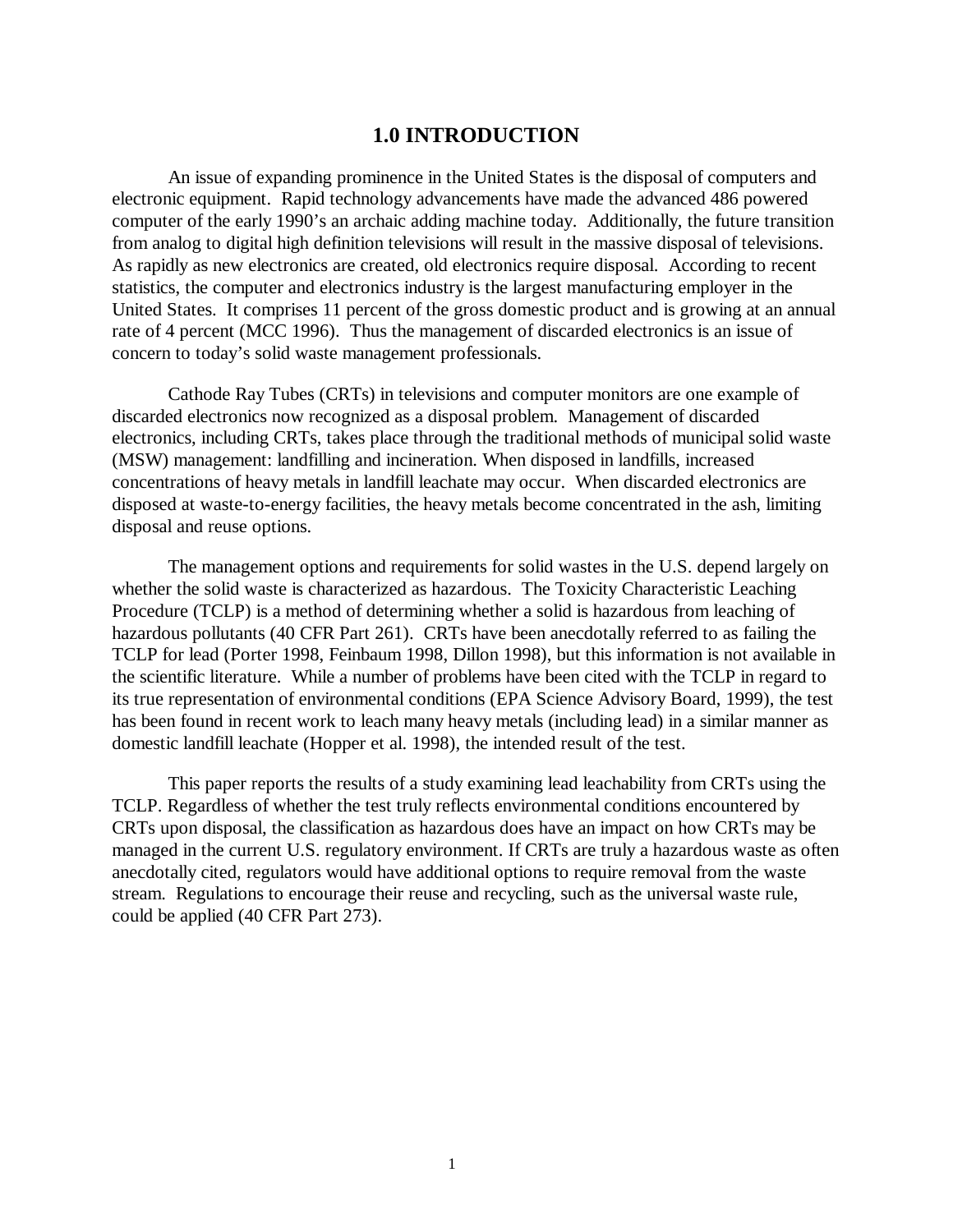# **2.0 BACKGROUND**

#### **2.1 LEAD IN MSW**

Lead is widespread throughout MSW in the United States. It accounted for 213,652 tons of waste in 1986 and is projected to rise to over 281,000 tons by 2000 (EPA 1989). It is found in both the combustible and non-combustible portions of MSW. The primary sources of lead in MSW projected for 1995 are shown in Figure 1.



**Figure 2.1: Lead in MSW for 1995 (EPA 1989)**

Lead-acid batteries far outweigh any other source of lead in MSW. These batteries are used primarily for starting, lighting, and ignition for automotive products. Approximately 138,000 tons of lead in batteries were discarded in 1986. It is projected that this number will reach 182,000 tons by the year 2000 and remain the number one source of lead in MSW (EPA 1989). This category is the only category for which recycling in significant amounts occurs. The EPA (1989) estimated that up to 700,000 tons lead (or five times as much) would have entered the MSW stream without this recycling effort.

Consumer electronics include television sets, personal computers, radios, and VCRs. Consumer electronics were the number four source of lead in MSW in 1970. However, by 1975 they were the number two source and accounted for 27 percent of lead discards in MSW in 1986. They are projected to make 30 percent of lead discards by 2000 (EPA 1989). Figure 2 shows the contribution of lead from cathode ray tubes if lead acid batteries were removed from MSW. CRTs are the major component of televisions and computer monitors.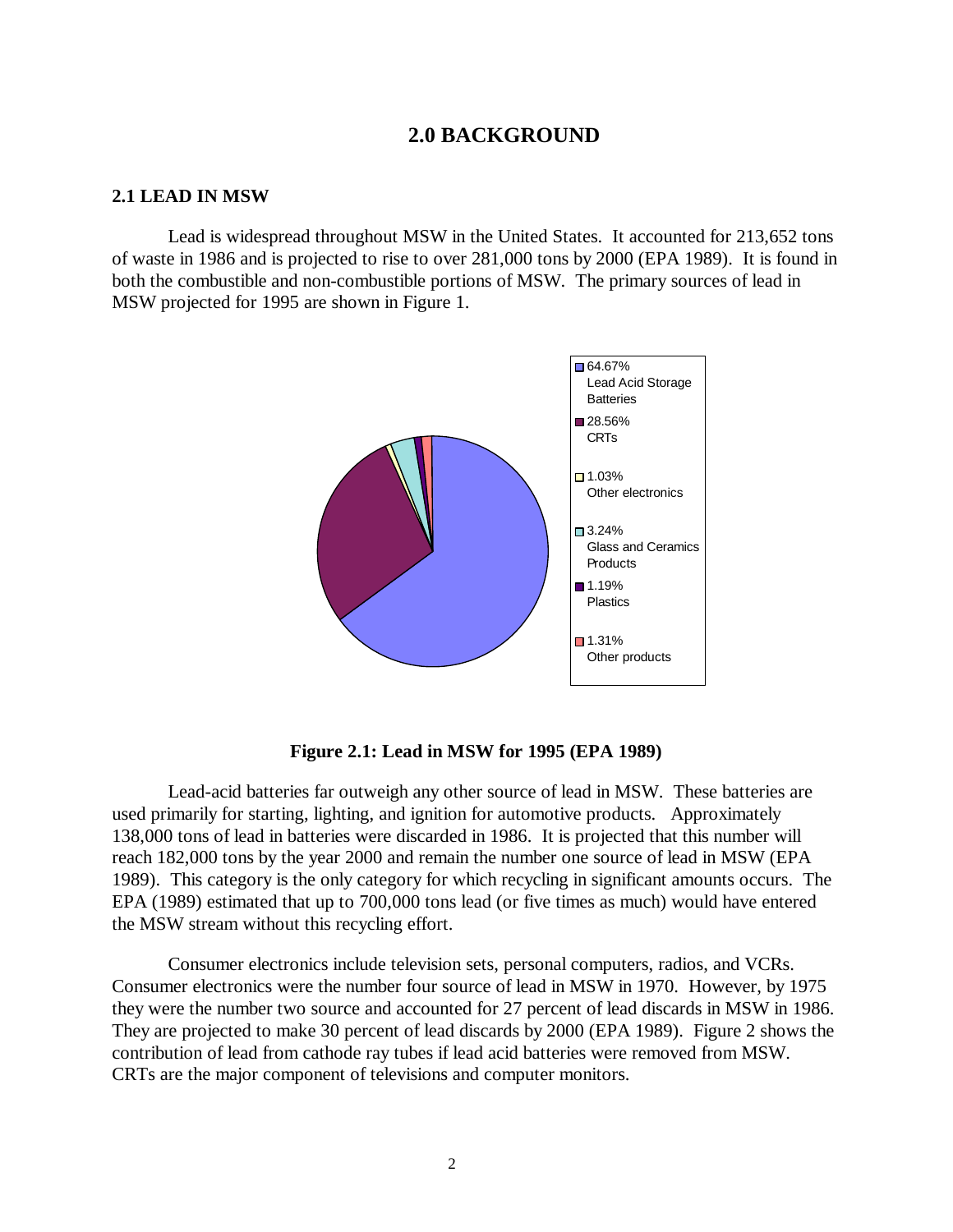

**Figure 2.2 MSW Lead Sources Other than Batteries**

Lead in glass and ceramic products includes glass containers for food and beverages, glass and ceramic tableware, cookware, mirrors, optical appliances, and other uses. Lead is a component in glazes and enamels used on glass containers. Lead is also used as a colorant in some designs. This was the number three source of lead in MSW for 1986 and is expected to grow slightly through the year 2000 (EPA 1989).

Plastics have come into increased usage from the early 1970s until today. In 1970 plastics were not among the leading sources of lead in MSW, but by 1986 ranked fourth among sources of lead. Although the amount of lead contributed by plastics is expected to grow through the year 2000, its percentage of the total is expected to remain near one percent (EPA 1989).

Other sources of lead in MSW include soldered cans, pigments, light bulbs, collapsible tubes, brass and bronze products, foil wrappers, used oil, and rubber products. Soldered cans, pigments, collapsible tubes, brass and bronze products, and used oil contributions are expected to decline through the year 2000. Only rubber products and light bulbs are expected to increase in their contributions. All of these sources will remain at minute levels in comparison with the previous categories (EPA 1989).

#### **2.2 CRT OPERATION**

Cathode-ray tubes are the technology used in most televisions and computer display screens. A CRT uses high voltages to accelerate electrons toward a luminescent material called a "phosphor" that is deposited on the faceplate (Figure 1.3). The phosphor converts the kinetic energy of the electrons into light. In a color CRT, the phosphors are patterned in dots or stripes of red, green, and blue phosphors.

The electrons are emitted from three cathodes in the electron gun assembly and pass through an apertured metal "shadow mask" during their passage to the phosphor. The shadow mask absorbs the electrons from each cathode that are directed at the wrong color phosphor. Pictures are created by first focusing the electron beams into tiny spots, which are moved by deflecting the electron beams electromagnetically so that the spots move across the phosphor surface in a left-to-right and top-to-bottom motion.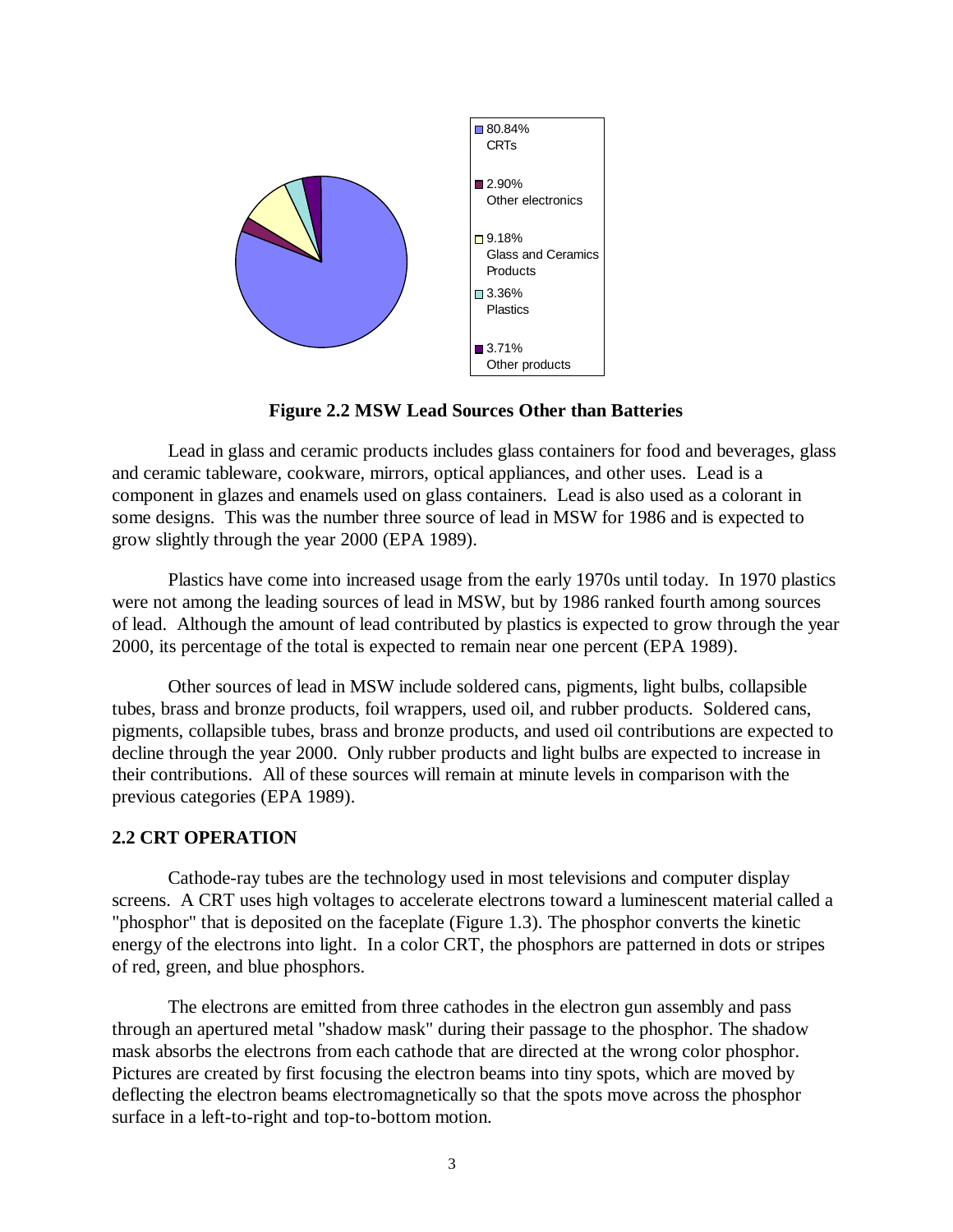

**Figure 1.3 CRT Parts**

The electron guns require high vacuum to achieve long life and the bulb envelope must have sound mechanical integrity to resist the force of atmospheric pressure. The high voltages used to accelerate the electrons must be insulated from the external surfaces of the tube and the envelope must have excellent electrical insulating properties. The decelerating electrons produce X-rays and the envelope must also be a good X-ray absorber.

A CRT display is composed of a glass panel, a cathode ray tube, a casing, various connecting wiring, shielding, and a deflection yoke. A tube ranges in weight from 8 to 70 pounds depending upon its size. The internal composition of the color CRT requires an envelope that can be opened for deposition of the patterned phosphor screen and other materials. The two halves of the envelope are mated with the shadow mask and sealed together with a low temperature frit (a solder glass with organic binders) in a high temperature bake process called Lehr bake. The monochrome tubes for direct view or projection can be made from one-piece bulbs without resorting to the frit glass seal (Morrell et al. 1974).

Although there are several issues of environmental concern in the manufacture of CRT displays, the primary issues concern disposal of end-of-life CRTs and the use of lead in the components. The lead content of the CRT is predominantly confined to the neck and funnel of the CRT. The industry uses both a no-lead and a 2% to 3% lead faceplate composition with a trend toward increasing the use of the no-lead composition. Approximate lead content is shown in Table 2.1.

### **2.3 MAGNITUDE OF DISCARDED CRT STREAM**

 In 1998 when referring to discarded CRTs, Porter wrote that the "volume of material involved is mind boggling." In 1996, there were over 300 million CRTs (TVs and monitors) in North America. In that same year, forty-two million CRTs were sold in the U.S. and seventy-nine million computers were retired (Porter 1998). The annual growth rate for computer sales is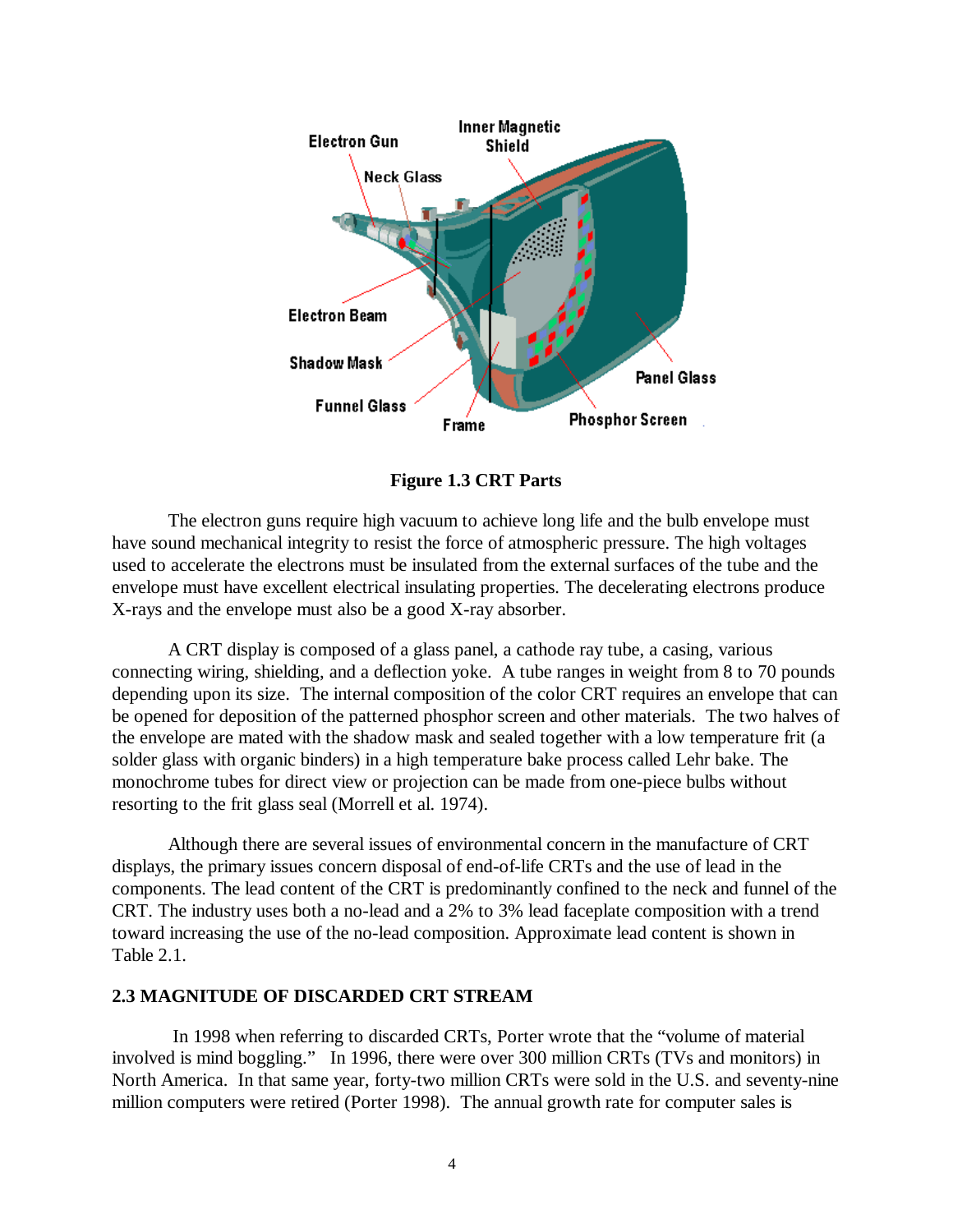| <b>Glass</b> | <b>Color CRT</b> | <b>Monochrome</b><br><b>CRT</b> |
|--------------|------------------|---------------------------------|
| Panel        | $0\% - 3\%$      | $0\% - 3\%$                     |
| Funnel       | 24%              | 4%                              |
| Neck         | 30%              | 30%                             |
| Frit         | 70%              | N/A                             |

**Table 2.1 Lead Content in CRT Glass Components by Mass (Froning 1999, MCC 1996)**

around 15 percent and it is estimated that for every three computers now purchased, two will become obsolete. That ratio is expected to be 2:1 by 2005 (Matthews et al. 1997).

An exploding industry is the computer recycling and resale market. While recycling of computers is still economically limited, the number of recycling companies has increased as the life span of computers shorten and computer discards increase. Greater tax incentives and a larger supply of computers have made the donation of computers to charities and schools more popular among corporations and individuals. Additionally, more companies have developed which repair and resell computers. These older computers are often sent to other countries where they are considered quite advanced. In the July 1997 revision of its 1991 study, Carnegie Mellon University suggested that 150 million computers would be recycled by 2005. The original study had predicted most of these to be landfilled.

A further factor is the storage of electronics, most notably computers. One study estimated that 75% of all computers are placed in storage. Many electronics disposal companies point out the owner's emotional attachment to the computer. Beyond the standard word processing and games, many people place personal information on their computers or use the computers for important projects. Personal attachments can be so great, that people have been known to bring their decommissioned work computers home (Goldberg 1998).

Owners may also hold on to their computers due to economic shock. People cannot bring themselves to throw away something they believe still has value. Yet, computers may lose 80 percent of their initial value within the first year (Goldberg 1998). Simply put, people cannot believe that a machine that cost \$3000 when they bought it is worth only \$100 just four years later. So they place it in storage looking for a better option. This is not limited to individuals, but includes businesses and institutions as well.

The final option for disposal is the least favorable, placing CRTs in MSW. This includes landfilling and incineration. While cathode ray tubes (CRTs) in particular represent about one third of electronics tonnage, their lead content may represent as much as 80 percent of the toxic metals in discarded electronics. When disposed in landfills, increased concentrations of heavy metals in landfill leachate may result. When discarded electronics are disposed at waste-to-energy facilities, the heavy metals become concentrated in the ash, limiting disposal and reuse options.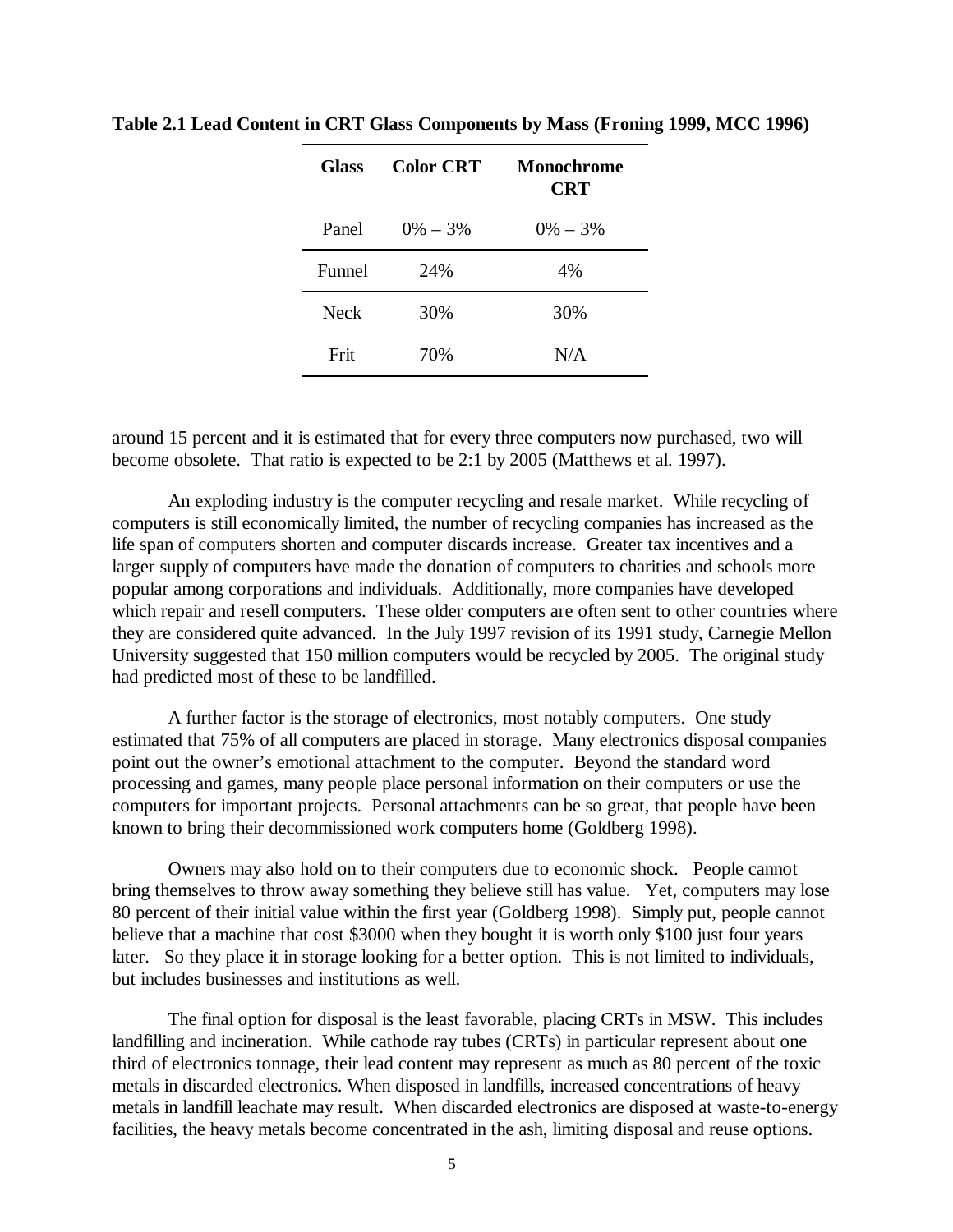No matter the disposal option one fact is definite, the amount of discarded electronics, including CRTs will increase. The tonnage of CRTs generated annually will increase as more personal computers are purchased for household use. The tonnage of analog televisions sent for repair and resale will drop as broadcasters switch to high-definition TV broadcasts between 1998 and 2006. Three decades of CRTs stored in attics and basements will be "cleaned out" as consumers abandon the notion they still have value once standard definition TV transmissions are discontinued.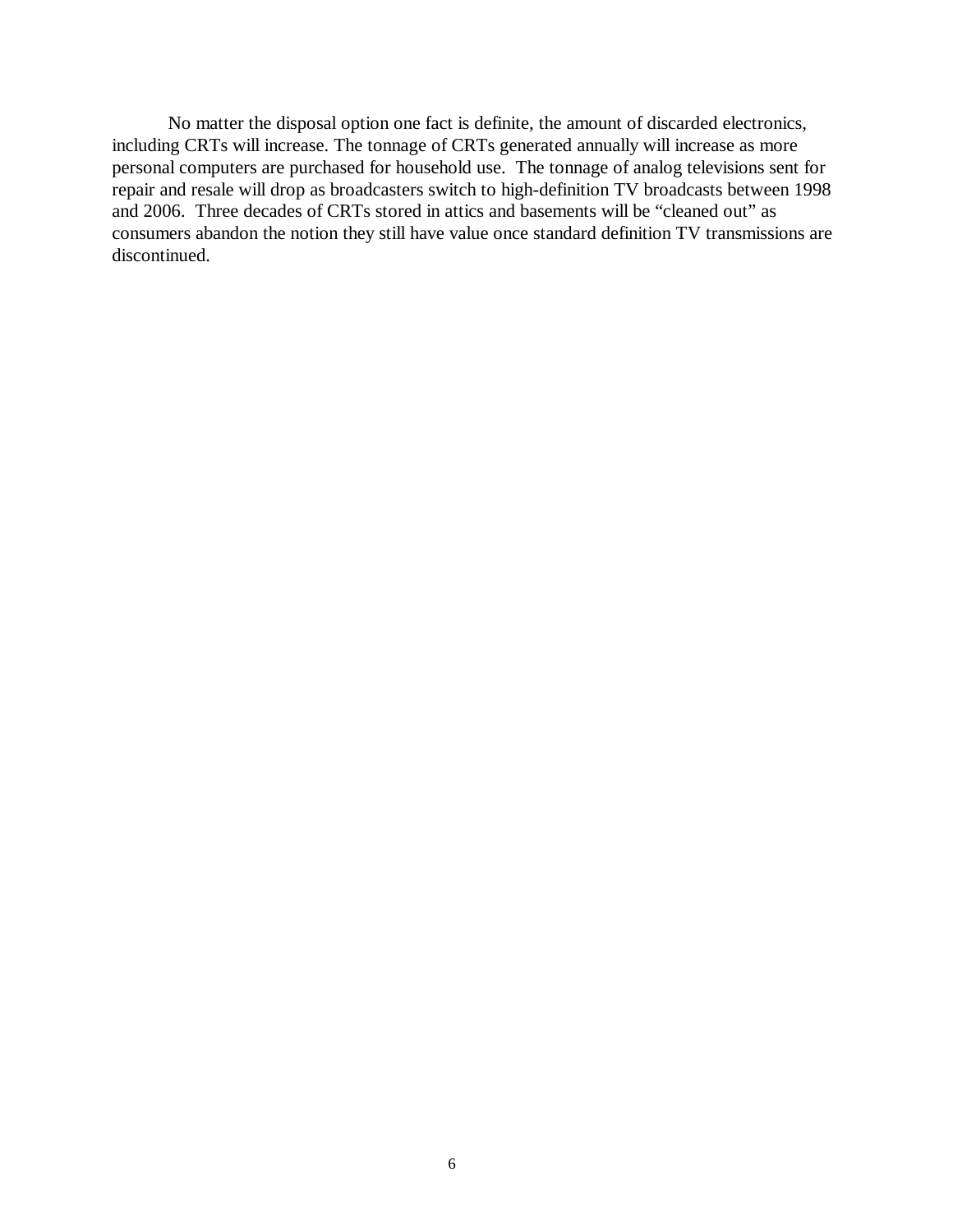## **3.0 METHODOLOGY**

#### **3.1 PHASE I**

Over 10 weeks, televisions and computer monitors were collected from individual donations, electronics repair facilities, an electronics manufacturer, and institutional electronics disposal. No division between televisions and monitors was made. Televisions tend to be kept longer than monitors and are a larger proportion of the older age groups. However, the construction of a CRT does not differ between a television and a monitor, thus no distinction was necessary.

During initial research, no significant differences in construction of CRTs, based on age were discovered. To detect any changes in lead levels with age, three categories were developed: 1988 and earlier, 1989 to 1993, and 1994 to 1998. This divided the CRTs into five-year groups, with 12 CRTs in each group. These age brackets were based on availability of CRTs. CRTs older than 1984, although available, were rare. The five-year increments provided adequate division while preventing any one time frame from being difficult to find. The earliest time frame was expanded to include any CRT manufactured during or before 1988.

A goal was to obtain a variety of CRT manufacturers in the sample population. It was not possible to determine the CRT manufacturer and year until the monitor was disassembled. Thus, approximately 80 CRTs were collected to achieve a mix of CRT manufacturers in the differing groups. The final sample distribution contained thirteen CRTs in the 1988 and before age group, eleven in the 1989-1993 age group, and 12 in the 1994-1998 age group. The goal of this process was to generalize CRTs as a whole, not to single out any one manufacturer.

In addition to these considerations, interest existed in which parts of the CRT leached the most lead. If the faceplates leached minimal lead, then the face section of the CRT could possibly be sent to a conventional glass recycling facility rather than a more costly leaded glass recycling operation. To measure the differences in the CRT lead concentrations, each CRT was divided into three sections. The sections consisted of the neck, the funnel and the faceplate.

After carefully releasing the vacuum by breaking the glass seal at the cathode connection point, the sections were scored using a diamond tipped rotary cutting tool. The neck was scored two to three centimeters below the point it flared. The funnel was scored between the frit seal (color monitors) or support frame (monochrome) and faceplate. The score was tapped with a screwdriver and hammer to cause the CRT to break along the scored lines. The mass of the complete CRT, the neck, and the funnel were recorded. The mass of the faceplate was computed by subtracting the funnel and neck mass from the total mass.

Once divided, each section was reduced in size as required by EPA SW846 method 1311, the Toxicity Characteristic Leaching Procedure. The TCLP is the test prescribed by the U.S. EPA to determine whether a solid waste is hazardous by the toxicity characteristic. Each division of a tube was tested separately (i.e. the neck, funnel, and faceplate were analyzed individually). A sample of glass, from 200 to 500 grams, was placed in a stainless steel bowl. The glass was covered by a cloth for protection from airborne glass, and manually crushed with a standard hammer. Intermittently, the glass was separated through a 9.5-mm sieve and the remaining large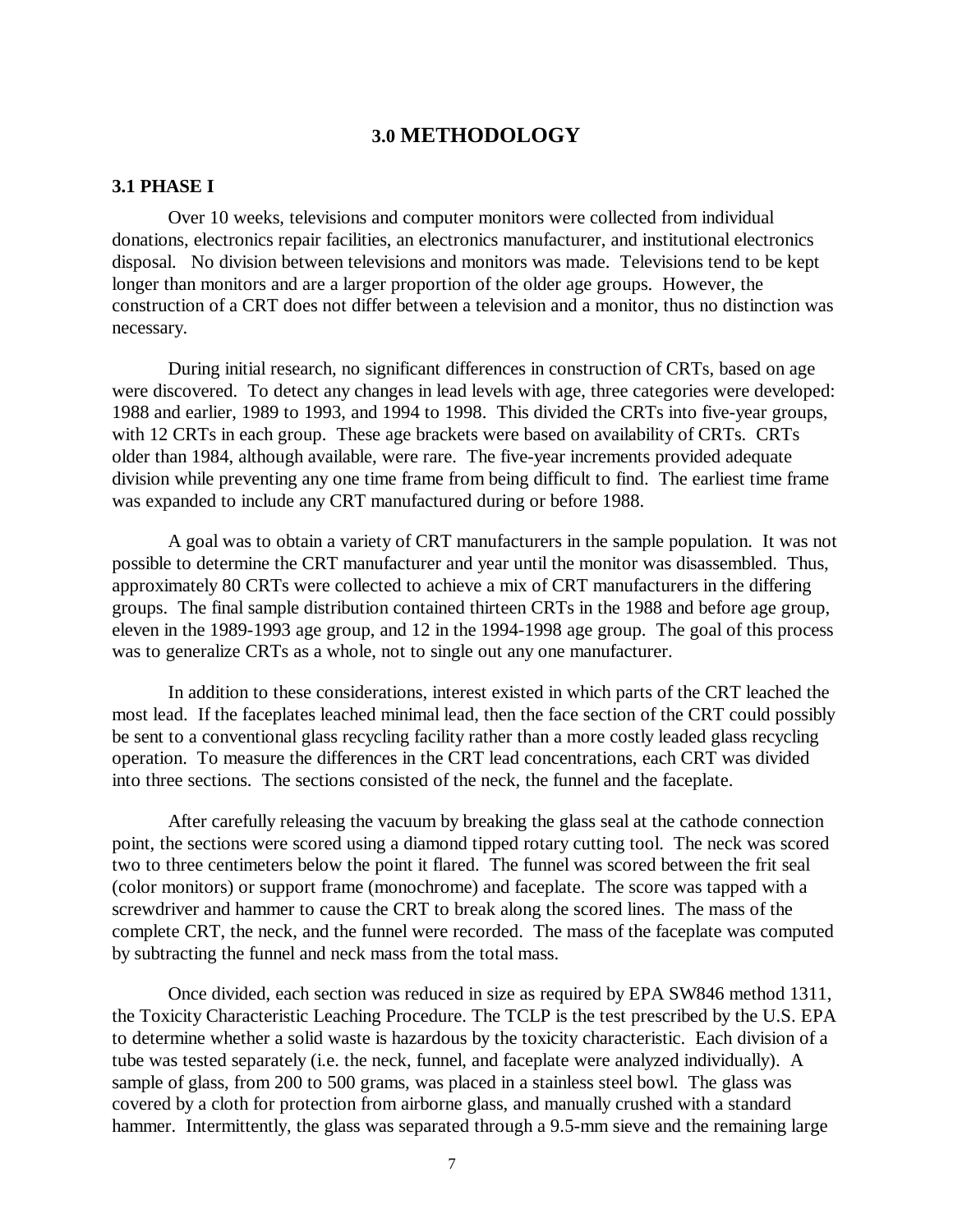fraction returned to the bowl for further crushing. The remainder of the glass (that not crushed) was saved. For the face and funnel fractions, the remaining material mass was often large (relative to the amount crushed the test). The rest of method 1311 was completed and the leachate was digested and analyzed for lead using SW846 methods 3010A and 7420.

## **3.2 PHASE II**

During Phase I testing, variability in leachate lead concentrations was noticed between samples of identical manufacturer and model. The cause of this was believed to be differences in particle size composition of the samples and possible heterogeneity of the CRT glass. Differences in particle size would result in varying surface area composition of the samples changing the amount of lead leaching from the CRT glass. This factor is detailed in many CRT industry opinions concerning the use of the Toxicity Characteristic Leaching Procedure. The heterogeneity issue was raised because of the different lead concentration of the frit (relative to the funnel) and its possible impact of the funnel TCLP lead results.

Three CRTs from Phase I were selected for additional testing in phase II. The three CRTs chosen had three different funnel lead concentrations (high, moderate, and low levels) measured in Phase I. The portions of the funnels not crushed in Phase I (a much greater mass than used in phase I) were crushed and sieved into two size fractions: 4.75 mm to 9.5 mm and 4.75 mm and smaller. This ensured that the samples continued to meet the requirements of the leaching procedure. For each of the three CRTs used, three samples of the large fraction and three samples of the small fractions were extracted and analyzed to check repeatability. This produced six lead leachate measurements per CRT.

#### **3.3 PHASE III**

Phase III was conducted to further investigate the variability encountered in phases I and II. One CRT from Phase I was selected to investigate the effect of sample size on the variability of lead leaching as well as to determine whether the minimum of 100g mass per sample required by TCLP was appropriate to represent lead leaching in CRTs. The crushed CRT funnel was carefully mixed in the fume hood with a stainless steel scoop in a stainless steel bowl for 10 minutes. Three different masses of the sample were chosen, 40g, 70g, and 100g. Masses greater than 100g were not possible due to the volume limitations of the extractor bottles. Three samples of each mass were extracted and analyzed using the same solid to liquid ratio (1:20 by mass) for a total of nine samples.

To determine whether the lead frit largely affected TCLP results of color CRTs, an additional CRT was obtained. Two samples from the funnel of the CRT were taken. The first sample contained only glass of the funnel section, excluding any frit from the sample. The second sample included the frit within the sample glass. Figure 3.2 illustrates the samples taken. Two extractions were performed on each sample for a total of 4 measurements.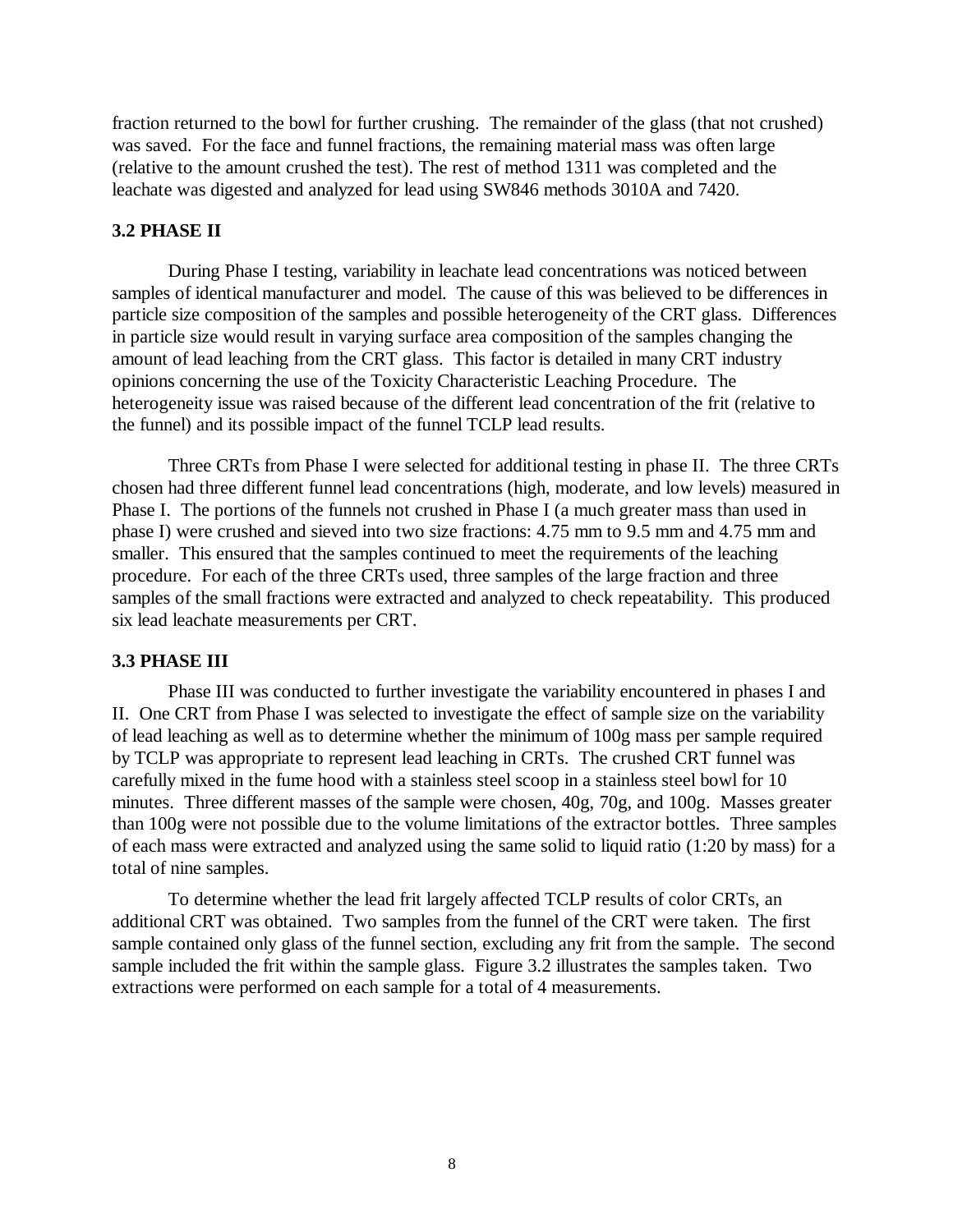

**Figure 3.2 Phase III Sample Locations**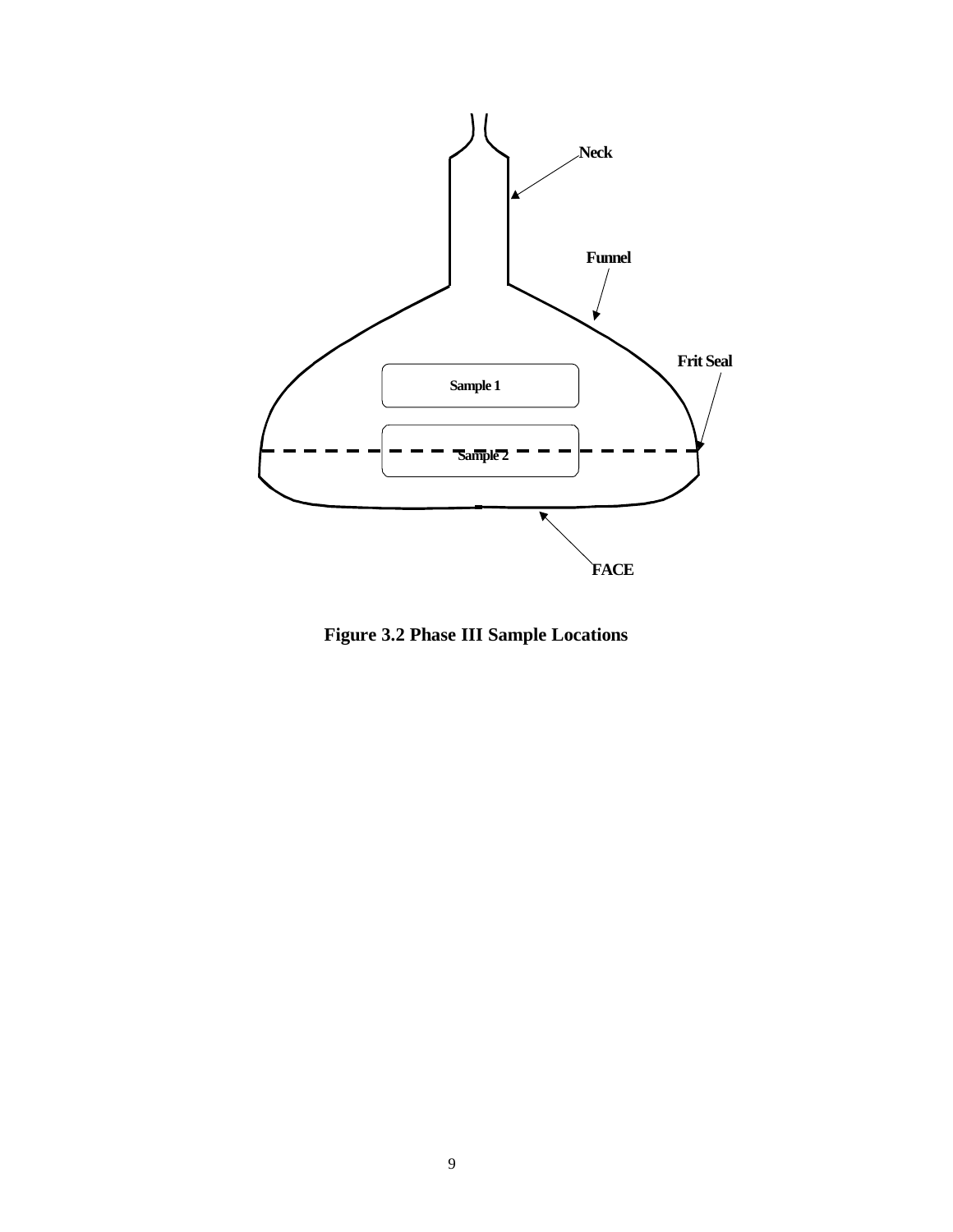# **4.0 RESULTS AND DISCUSSION**

#### **4.1 PHASE I RESULTS**

Phase I of the study represented the bulk of the work conducted, and involved the measurement of TCLP lead concentrations from CRTs as a function of glass location on the CRT. A total of 36 CRTs were processed and analyzed. CRT screen size ranged from 18 cm (8 inches) to 63 cm (27 inches). As seen in Figure 3.1 each tube was divided into three sections, the neck, the funnel, and the face. The average glass composition of the CRTs was 4.9% neck, 25.2% funnel, and 69.9% face.

 The pH of the leaching solution, an important controlling factor in the leaching of heavy metals from wastes, was measured every time a TCLP was performed. The leaching behavior of lead is typically characterized as demonstrating the greatest amount of leaching at low pH values, with a minimum leachability being observed at pH values in the range of 9 to 10, and an increased degree of leachability at pH values above 10 (Van der Sloot et al. 1997). The change in pH occurring during the TCLP was found to be small. The initial pH of all TCLP extraction solutions was 4.93±0.05, and the final pH ranged from 4.8 to 5.2.

The concentration of lead was measured in TCLP extracts from three fractions for every CRT. Table 4.1 presents the lead concentrations for all samples analyzed. The highest concentrations of lead measured were from the funnel fractions. The average lead concentration in the funnel TCLP extracts was 75.3 mg/L. This compares to an average concentration of lead in the leachate of 8.6 mg/l for the neck fractions. Based upon the values for lead content listed in Table 2.1, the funnel fractions were expected to leach less lead than the neck fractions. While this was true for the monochrome CRTs, this was true for only 4 out of the 30 color CRTs. The reasons for this observation will be discussed later. No lead was detected from the face of the CRTs excluding one sample that leached lead at a concentration of 8.0 mg/L, resulting in an average concentration of 0.22 mg/L.

A weighted average TCLP lead concentration was determined for each CRT using the measured fraction weight and the measured TCLP lead concentration of each fraction. The results of these calculations are presented in Table 4.2. The average CRT TCLP lead concentration was 18.5 mg/L. This concentration exceeds the regulatory limit of 5.0 mg/L for TCLP lead (40 CFR Part 261). It is less than the 75.3 mg/l average for the funnel fraction because of the large mass of face plate glass in each CRT that did not contribute any lead. The 99% confidence interval for the weighted average TCLP lead concentration for all CRTs was 9.1 mg/L to 28.0 mg/L.

Table 4.2 also provides average TCLP lead concentrations for different categories among the sample group. These categories include color CRTs only, monochrome CRTs only, CRTs by age group, and color CRTs by age group.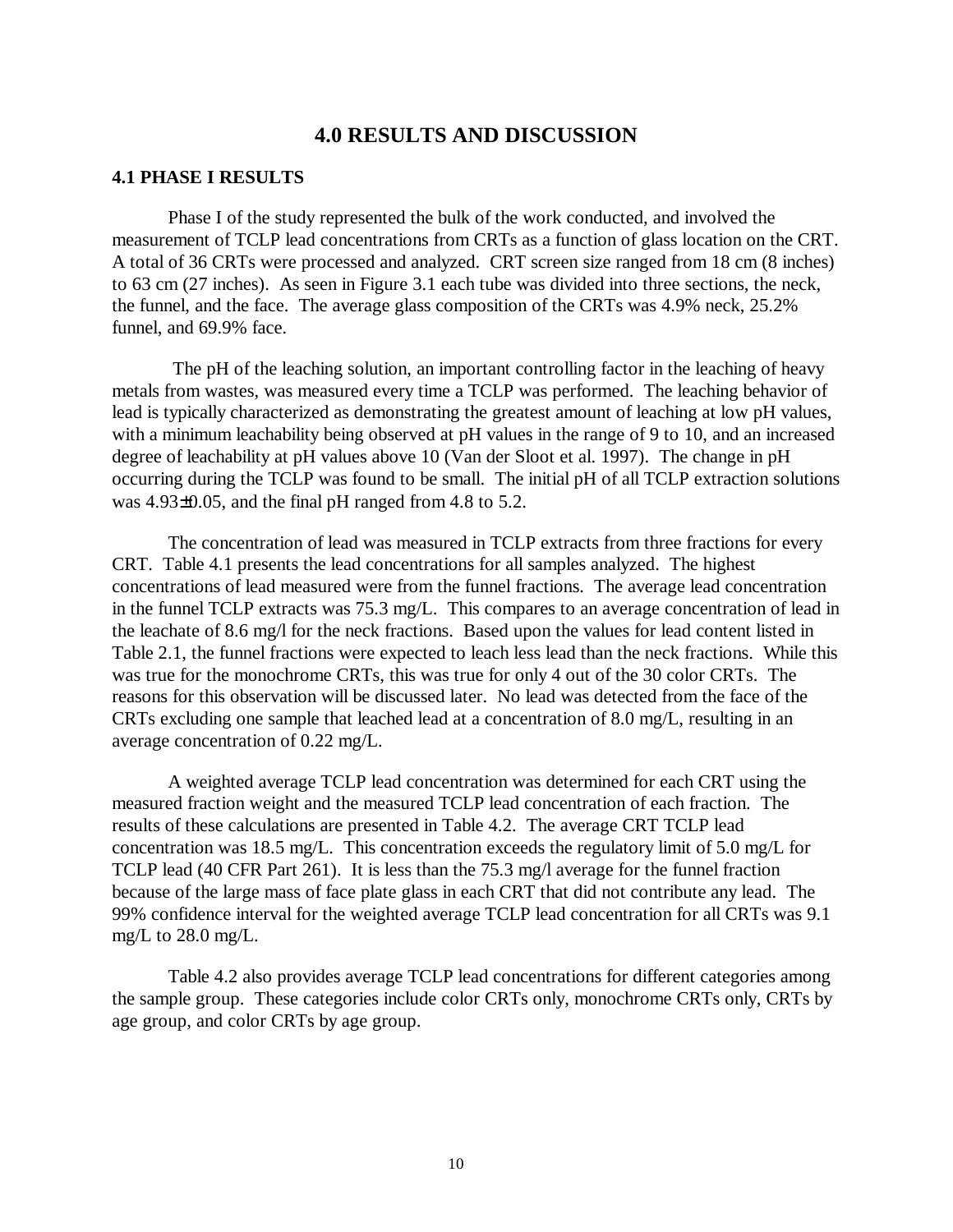|                 |            |                |      |              | <b>Leachable Lead Concentration (mg/l)</b> |               |                    |                |
|-----------------|------------|----------------|------|--------------|--------------------------------------------|---------------|--------------------|----------------|
| <b>Maker</b>    | TV/        | Color/Year     |      | <b>Tube</b>  | <b>Neck</b>                                | <b>Funnel</b> | <b>Face</b>        | Weighted       |
|                 | <b>Mon</b> | <b>Mono</b>    | Man. | <b>Maker</b> |                                            |               |                    | <b>Average</b> |
| Acer            | MON C      |                | 93   | Panasonic    | 9.5                                        | 347.3         | < 1.0              | 57.2           |
| Digital         | MON M      |                | 90   | Clinton      | 4.2                                        | < 1.0         | < 1.0              | < 1.0          |
| Elite           | <b>MON</b> | $\mathbf C$    | 92   | Chunghwa     | 9.7                                        | 81.2          | <1.0               | 19.3           |
| Emerson         | TV         | $\mathcal{C}$  | 84   | Goldstar     | 6.5                                        | 6.6           | <1.0               | 1.5            |
| Gateway         | MON C      |                | 93   | Toshiba      | 9.0                                        | 9.2           | < 1.0              | 3.2            |
| Gateway         | MON C      |                | 92   | Toshiba      | 12.8                                       | 174.5         | < 1.0              | 54.1           |
| Hp              | MON M      |                | 84   | Matsushita   | < 1.0                                      | <1.0          | < 1.0              | < 1.0          |
| Hp              | MON M      |                | 85   | Matsushita   | 1.7                                        | < 1.0         | < 1.0              | < 1.0          |
| <b>IBM</b>      | MON C      |                | 87   | Matsushita   | 9.5                                        | 38.4          | < 1.0              | 9.4            |
| <b>IBM</b>      | MON C      |                | 89   | Panasonic    | 9.5                                        | 142.9         | < 1.0              | 41.5           |
| <b>IBM</b>      | MON M      |                | 92   | Phillips     | 1.1                                        | <1.0          | <1.0               | < 1.0          |
| Imtec           | MON C      |                | 89   | Samsung      | 8.2                                        | 200.6         | <1.0               | 60.8           |
| Imtec           | MON C      |                | 89   | Hitachi      | 13.6                                       | 403.6         | <1.0               | 85.6           |
| Memorex         | MON C      |                | 97   | Toshiba      | 10.1                                       | 103.0         | <1.0               | 21.3           |
| Memorex         | MON C      |                | 97   | Kch          | 12.7                                       | 49.4          | < 1.0              | 15.4           |
| Memorex         | <b>MON</b> | $\mathbf C$    | 98   | Samsung      | 7.0                                        | 25.7          | <1.0               | 6.1            |
| Memorex         | MON C      |                | 98   | Chunghwa     | 10.9                                       | 7.8           | <1.0               | 2.3            |
| Memorex         | MON C      |                | 97   | Toshiba      | 8.4                                        | 34.9          | < 1.0              | 9.1            |
| Memorex         | MON C      |                | 98   | Samsung      | 7.1                                        | 7.1           | < 1.0              | 2.2            |
| Memorex         | MON C      |                | 97   | Chunghwa     | 8.3                                        | 35.3          | <1.0               | 10.6           |
| <b>NEC</b>      | MON C      |                | 87   | <b>NEC</b>   | 11.3                                       | 50.3          | < 1.0              | 10.7           |
| Orion           | TV         | $\overline{C}$ | 96   | Orion        | 9.1                                        | 132.5         | < 1.0              | 33.1           |
| Panasonic       | TV         | $\mathcal{C}$  | 84   | Matsushita   | 22.4                                       | 11.8          | < 1.0              | 3.5            |
| Quasar          | TV         | $\overline{C}$ | 84   | Quasar       | 13.6                                       | 182.4         | < 1.0              | 43.5           |
| Samsung         | MON M      |                | 89   | Samsung      | < 1.0                                      | < 1.0         | < 1.0              | < 1.0          |
| Seiko           | <b>MON</b> | $\mathbf C$    | 87   | <b>NEC</b>   | 9.1                                        | 100.0         | $\boldsymbol{8.0}$ | 26.6           |
| Sharp           | TV         | $\overline{C}$ | 94   | Sharp        | 8.7                                        | 16.4          | <1.0               | 4.4            |
| Sharp           | TV         | $\mathcal{C}$  | 84   | Sharp        | 7.9                                        | 6.0           | < 1.0              | 1.5            |
| Tandy           | <b>MON</b> | $\mathcal{C}$  | 85   | Sharp        | 17.6                                       | 116.1         | < 1.0              | 35.2           |
| Techmedia MON C |            |                | 95   | Samsung      | < 1.0                                      | 20.1          | < 1.0              | 6.9            |
| Teknika         | TV         | M              | 86   | Phillips     | 1.6                                        | <1.0          | < 1.0              | < 1.0          |
| <b>Ttx</b>      | <b>MON</b> | $\mathbf C$    | 91   | Chunghwa     | 7.5                                        | 10.0          | < 1.0              | 2.8            |
| Zenith          | TV         | $\mathcal{C}$  | 94   | Zenith       | 18.3                                       | 198.8         | < 1.0              | 54.5           |
| Zenith          | TV         | $\mathcal{C}$  | 94   | Zenith       | 15.8                                       | 7.1           | < 1.0              | 1.6            |
| Zenith          | TV         | $\mathcal{C}$  | 77   | Zenith       | < 1.0                                      | 97.7          | < 1.0              | 21.9           |
| Zenith          | MON C      |                | 85   | Toshiba      | 7.5                                        | 92.1          | < 1.0              | 21.5           |
| Averages        |            |                |      |              | 8.6                                        | 75.3          | 0.2                | 18.5           |

**Table 4.1 Summary of TCLP Leachable Lead Concentrations for All Samples**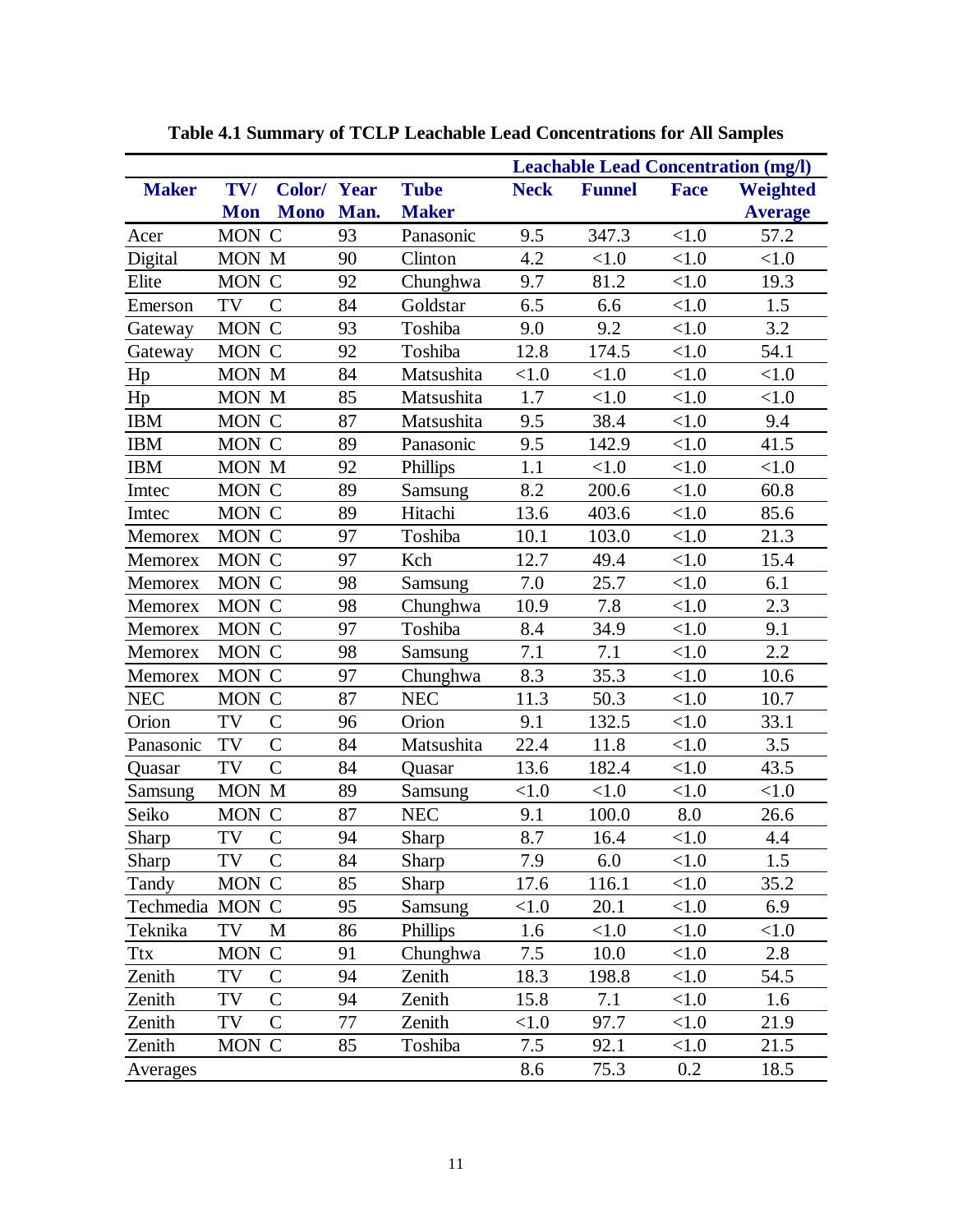|                          |                | <b>Number</b><br><b>Exceeding</b> | <b>Average Leachable</b><br>Lead |
|--------------------------|----------------|-----------------------------------|----------------------------------|
|                          | Number of      | <b>Regulatory</b>                 | Concentrations <sup>1</sup>      |
| Category                 | <b>Samples</b> | Limits                            | (mg/l)                           |
| <b>All CRTs Tested</b>   | 36             | 21                                | 18.5                             |
| <b>Televisions</b>       | 10             | 4                                 | 16.5                             |
| <b>Computer Monitors</b> | 26             | 17                                | 19.3                             |
| $CRTs - 1988$ and        | 13             | 7                                 | 13.5                             |
| before                   |                |                                   |                                  |
| $Color$ $CRTs - 1988$    | 10             | $\overline{7}$                    | 17.5                             |
| and before               |                |                                   |                                  |
| $CRTs - 1989$ to         | 11             | 6                                 | 29.5                             |
| 1993                     |                |                                   |                                  |
| $Color$ $CRTs - 1989$    | 8              | 6                                 | 40.6                             |
| to 1993                  |                |                                   |                                  |
| $CRTs - 1994$ to         | 12             | 8                                 | 13.9                             |
| 1998                     |                |                                   |                                  |
| $Color$ $CRTs - 1994$    | 12             | 8                                 | 13.9                             |
| to 1998                  |                |                                   |                                  |
| Color CRTs               | 30             | 21                                | 22.2                             |
| Monochrome CRTs          | 6              | $\overline{0}$                    | 0.03                             |

**Table 4.2 Summary of Results by CRT Characteristic**

**1 As measured by the EPA Method 1311, Toxicity Characteristic Leaching Procedure**

#### **4.2 PHASE II RESULTS**

Results of the phase I work demonstrated concentrations of TCLP lead greater than the 5.0 mg/l regulatory standard for a majority of the monitors. The range of TCLP lead concentrations, even for distinct locations of the CRT (namely the funnel), was more variable than originally expected. This variability was especially noted for some CRTs of the same manufacture of the same year. For example, for two Zenith CRTs manufactured in 1994, the funnel section of one leached 7 mg/l while the other leached nearly 200 mg/l. Phase II was conducted to further explore this variability. The factors that were looked at were particle size and sample heterogeneity.

The results of the Phase II are presented in Table 4.3. Three CRT funnel samples from phase I, each representing a different magnitude of lead leachability were re-tested in triplicate. Unlike the phase I study, however, the entire funnel fraction was first size-reduced before selecting a sample. In the phase I study, only enough larger glass pieces needed for the mass to conduct the TCLP were crushed to less than 9.5 mm. Also in phase II, the three samples were sieved into two different size fraction (4.5 mm to 9.5 m, less than 4.5 mm), each with approximately equal mass. As seen in Table 4.3, all three samples leached more lead from samples with the small particle size as compared to the larger particle size. It is noted that the two CRTs with lower concentrations in the phase I testing (sample 25 and 35), were found to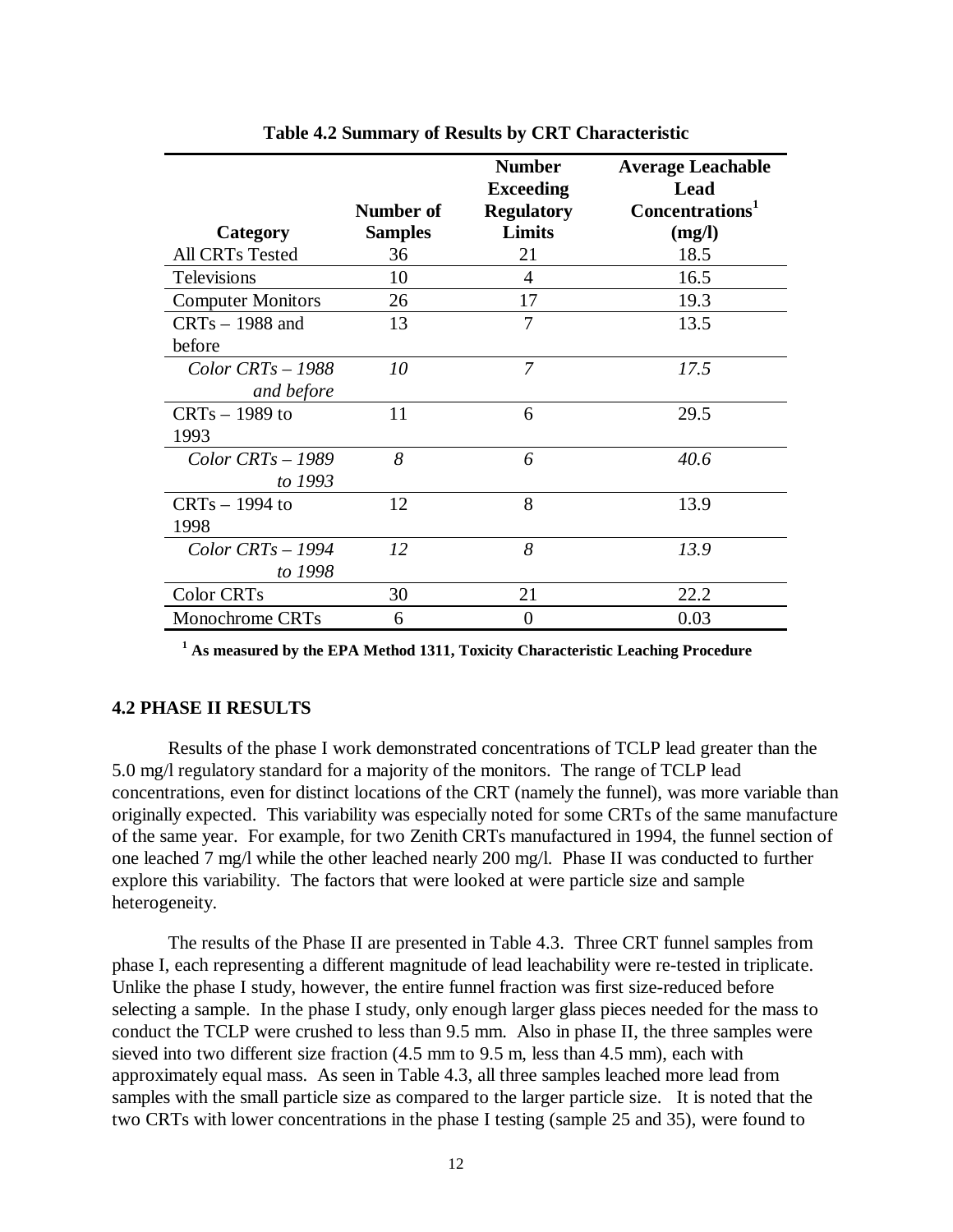have higher concentrations in phase II. It is also noted that the variability (as described by relative standard deviation) observed in the triplicate analyses was largest in the larger size samples.

| <b>Sample</b> | Large<br><b>Fraction</b>      | <b>Small</b><br><b>Fraction</b> | <b>Phase I</b><br><b>Result</b> |
|---------------|-------------------------------|---------------------------------|---------------------------------|
| #25           | (mg/L)<br>149.2<br>$(57.2\%)$ | (mg/L)<br>198.2<br>$(53.4\%)$   | (mg/L)<br>81.2                  |
| #26           | 209.8<br>$(40.1\%)$           | 439.7<br>$(20.9\%)$             | 403.6                           |
| #35           | 44.7<br>$(73.8\%)$            | 171.5<br>$(35.9\%)$             | 7.1                             |

#### **Table 4.3 Phase II Experimental Results**

<sup>1</sup> As measured by the EPA Method 1311, Toxicity Characteristic Leaching Procedure Values in parentheses are relative standard deviations of triplicate measurements.

#### **4.3 PHASE III RESULTS**

The phase II results again showed variability in analytical results even among triplicate measurements. The results did demonstrate that particle size does play a role in the amount of lead that leaches, but results were still variable even for samples sieved to more uniform particle size fractions. This suggests that even for particles of the *same* size, lead leaching is still variable. Phase III was conducted to explore this further. An additional sample from phase I was selected, sieved into the two fractions, and mixed extensively (beyond that conducted in phase II). TCLP tests were then conducted for different masses (40g, 70g, 100g each in triplicate) of CRT glass, while still maintaining a 20-to-1 liquid-to-solid ratio. The results of this analysis are presented in Table 4.3.

| <b>Mass</b> | <b>Small Fractions Concentration (mg/L)</b> | <b>Large Fractions Concentration (mg/L)</b> |
|-------------|---------------------------------------------|---------------------------------------------|
| 40 g        | 448.5                                       | 122.1                                       |
|             | $(20.3\%)^{1*}$                             | $(43.1\%)$                                  |
| 70 g        | 377.7                                       | 168.7                                       |
|             | $(10.3\%)$                                  | $(30.3\%)$                                  |
| 100 g       | 421.1                                       | 105.0                                       |
|             | $(3.1\%)$                                   | $(35.2\%)$                                  |

#### **Table 4.4 Phase III Experimental Results**

<sup>1</sup>Relative standard deviations of triplicate analyses.

Phase III showed similar results as phase II, with larger particle sizes leaching less lead and with larger variability. For the small particle size samples, more mass used in the test resulted in smaller variability. This trend was less clear for the larger particle size. These results, along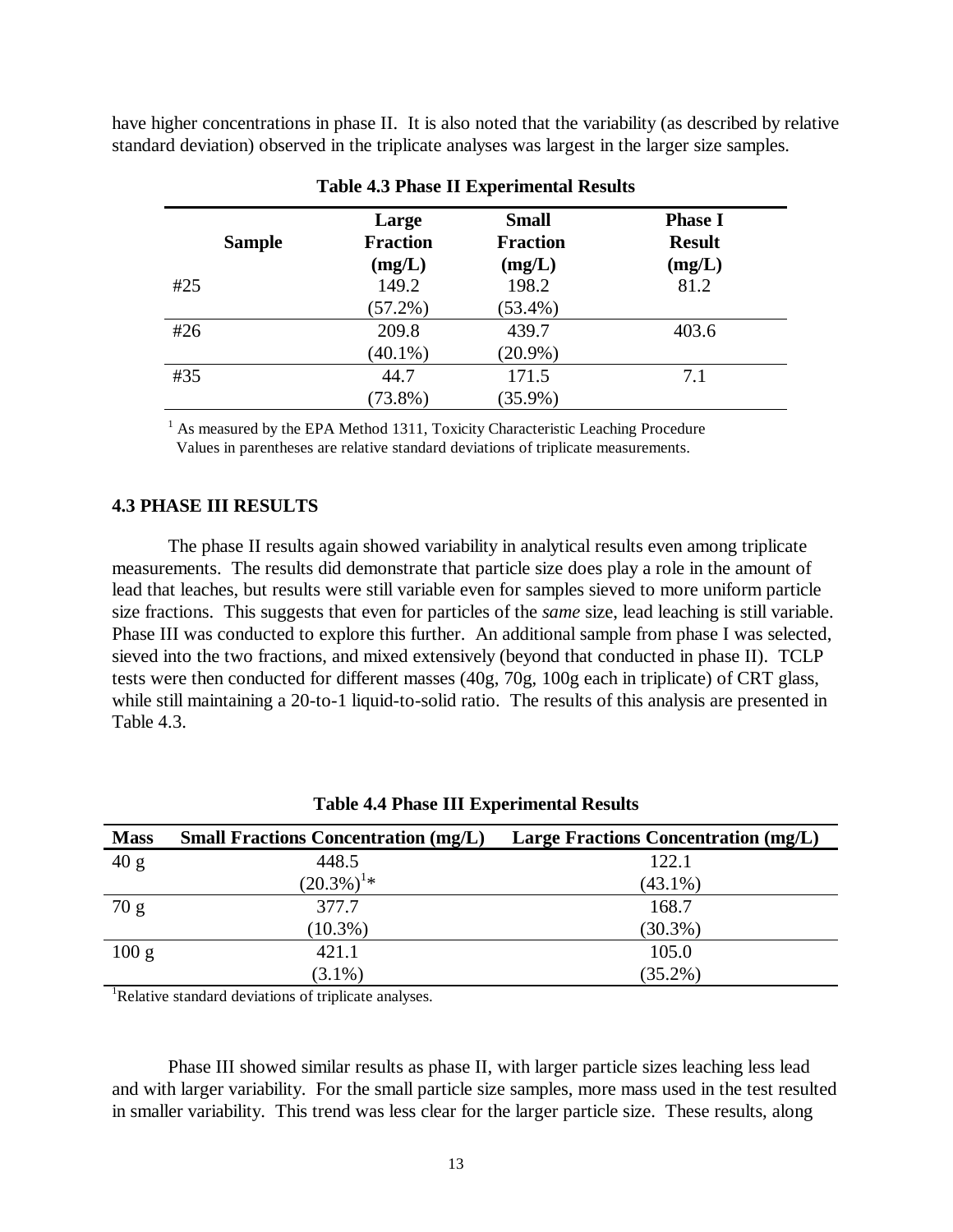with the phase I and II results, lead to the conclusion that some particles have much greater concentrations of lead than others, so that very large numbers of particles must be present to achieve low sample variability.

The most obvious source of particles with much greater levels of leachable lead is the CRT frit. As mentioned in Table 2.1, the frit contains by far the largest fraction of lead in the CRT. A simple experiment that was also conducted in phase III was collecting sections of the funnel glass with and without the frit. The results of this analysis are presented in Table 4. While only for two samples from one color CRT, the results do confirm the suspicions that the frit section of the funnel does contribute by far much larger concentrations of leachable lead.

|                     | <b>Extraction</b> | <b>Extraction #2</b> |
|---------------------|-------------------|----------------------|
| <b>Sample</b>       | #1                |                      |
| $#1$ (without Frit) | 10.8              | 13.3                 |
| $#2$ (with Frit)    | 492.0             | 574.8                |

#### **Table 4.5 TCLP Lead Comparison of Funnel Glass With and Without Frit**

#### **4.4 DISCUSSION**

#### **4.4.1 Statistical Analysis**

ANOVA analysis of the three age groups (1988 and before, 1989-1993, 1993-1998) yielded an F value of 3.23 and a p-value of 0.0385. Based on the statistical analysis, there was a significant difference between the color CRTs from 1989-1993 and the other two age groups (only color CRTs). However, no significant changes in CRT construction were found during these years. Instead, the difference is more likely due to variability in the sample composition, such as frit content of the samples.

#### **4.4.2 Differences in Color and Monochrome CRTs**

Twenty-one of thirty color CRTs exceeded 5.0 mg/L of TCLP lead with an average TCLP lead concentration of 22.2 mg/L. For color CRTs, the 99% confidence interval was 12.6 to 31.9 mg/L. No monochrome CRTs exceeded the 5.0 mg/l regulatory limit, with an average TCLP lead concentration of 0.03 mg/L. For monochrome CRTs, the 99% confidence interval was 0.02 to 0.05 mg/L. The difference between color and monochrome CRTs can be explained by the difference in manufacture of each type. Color CRTs utilize the leaded frit seal between the funnel and the face. There is no such seal with a monochrome CRT. The amount of lead used in the funnel is also greater in color CRTs compared to monochrome CRTs. The major contributor to lead in monochrome CRTs is the neck.

The difference between color and monochrome CRTs may allow monochrome CRTs to be treated through conventional waste disposal means. Although nine of the thirty color CRTs were less than regulatory levels, this is likely a result of the lack of frit in the funnel samples analyzed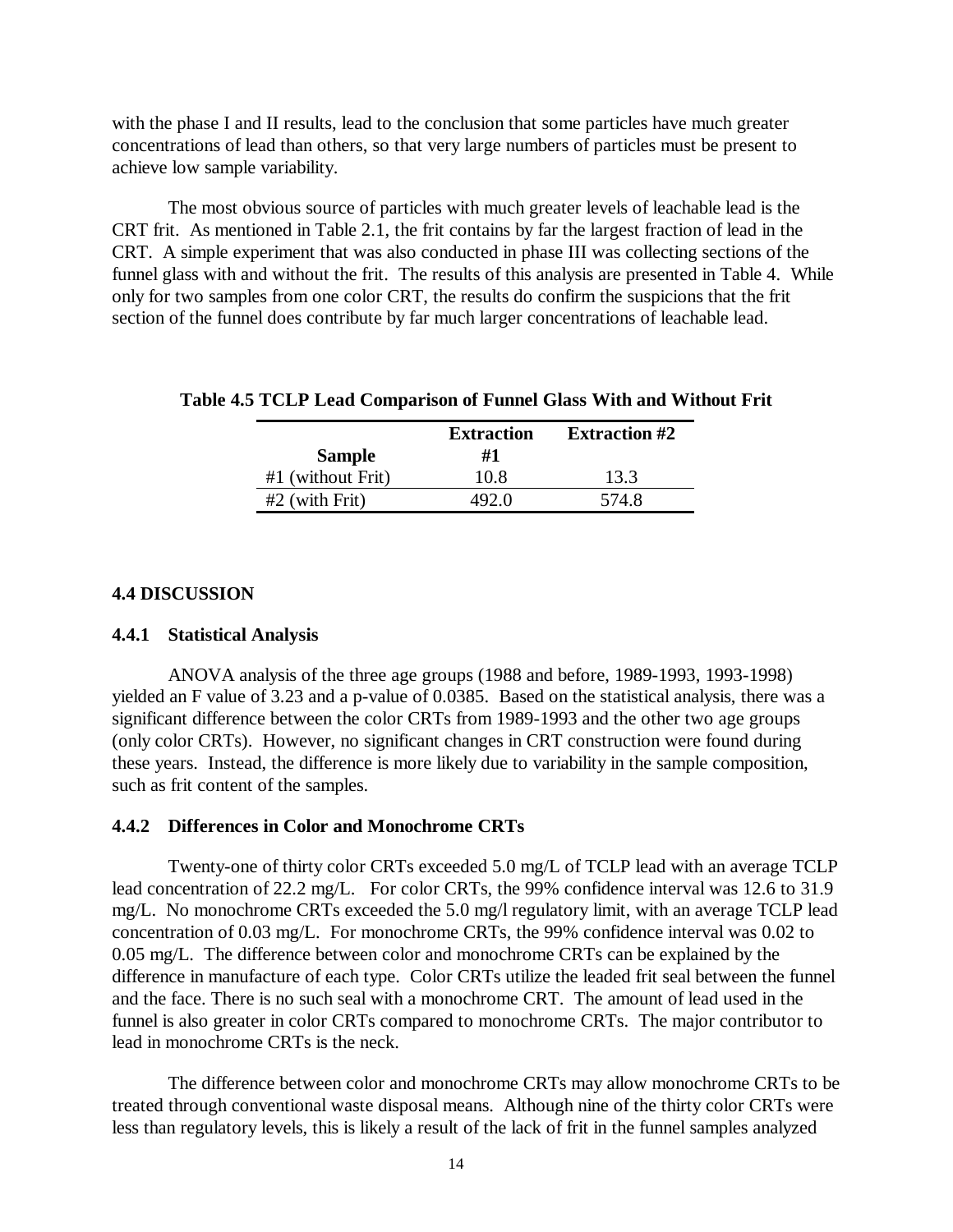for those CRTs during the phase I tests. As a reminder, the phase I funnel samples were produced from random pieces of CRT funnel glass generated during the initial CRT destruction (not from the entire funnel). Thus the chance of having very little frit in the sample was greater than if a representative crushed sample of the entire funnel was sampled. Results from phase II and phase III analysis demonstrated that funnel samples collected from the entire crushed funnel (including the frit) always exceeded 5 mg/l. Therefore, a conclusion of this research is that representative samples of glass from color CRTs will exceed the 5 mg/l TCLP regulatory limit.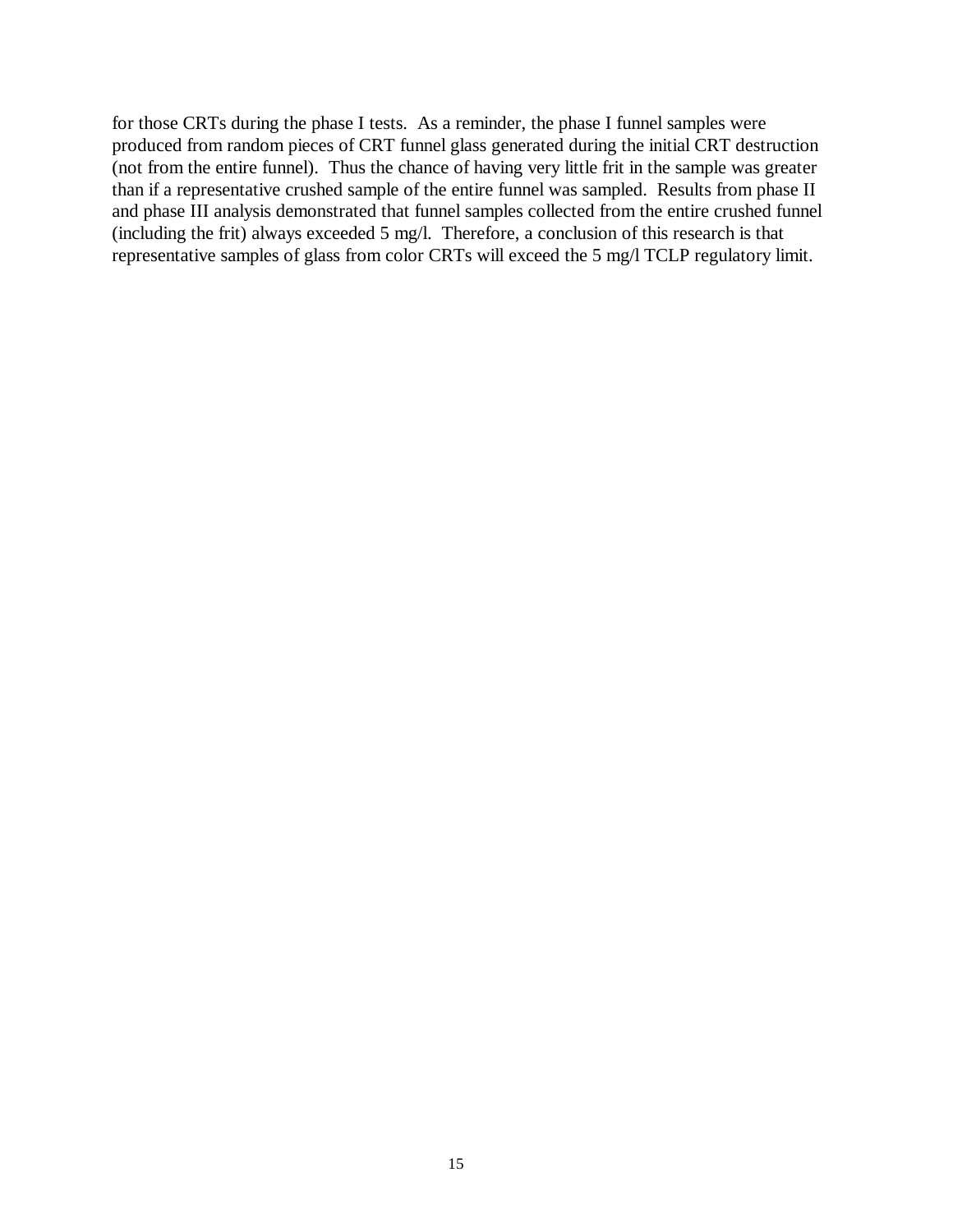## **5.0 CONCLUSIONS**

Cathode ray tubes (CRTs) are often referred to as being a hazardous waste because of the leaded glass they are constructed of. This fact, however, is not well documented in the scientific literature. A study was conducted to determine the validity of this claim and to produce such documentation. A total of 36 CRTs were tested for lead leachability using the U.S. EPA's toxicity characteristic leaching procedure (TCLP). In initial testing, twenty-one of the thirty color CRTs exceeded the 5 mg/l of lead regulatory limit for characterization as a hazardous waste. None of the six monochrome CRTs exceeded this limit. Follow-up testing demonstrated that by far the largest concentration of leachable lead is from the frit seal between the funnel and the face panel. The amount is large enough that if a representative glass sample from a color CRT is tested with the TCLP, it will in almost all cases exceed 5 mg/l of lead.

The authors do not attempt to draw conclusions beyond those stated above in regard to the implications of the lead leaching from CRTs. The fact that the TCLP test may not represent the true condition of CRTs upon disposal was not an issue of discussion in this research. That is left to the reader. However, it is recognized that the TCLP is a currently required regulatory test, and that color CRTs do exceed the limit for lead. It is also recognized that the magnitude of CRTs being disposed will increase in the future, and that the appropriate management of these devices needs to be addressed. The fact that color CRTs do exceed the hazardous waste characteristic level for lead using the TCLP does open possibility for inclusion of CRTs in regulatory programs such as the Universal Waste Rule.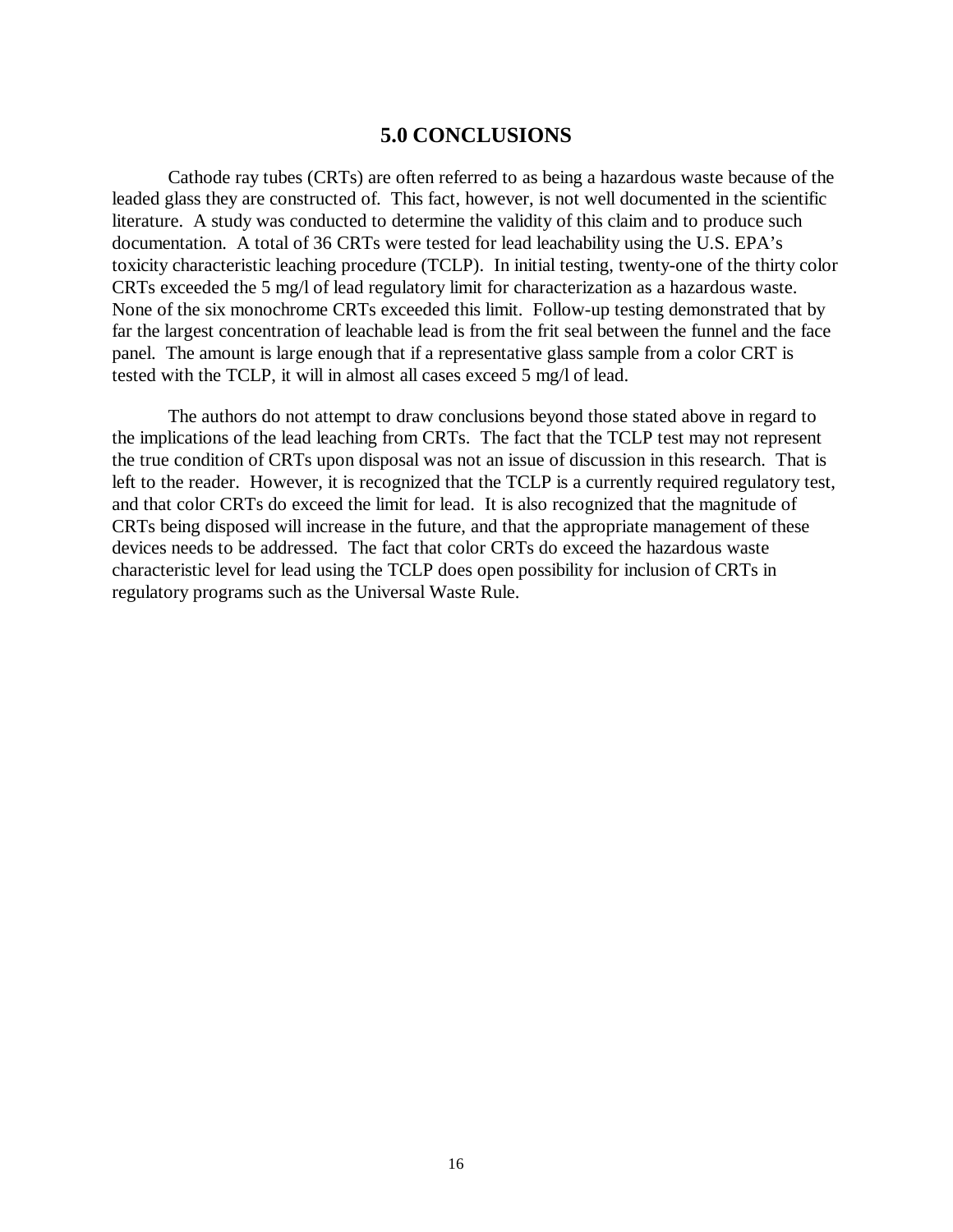## **6.0 REFERENCES**

- A.M Morrell, H.B. Law, E.G., Ramberg, E.W. Herold. Color Television Picture Tubes, Academic Press, New York, 1974, pp. 1-4, 42-129.
- C. Goldberg, "Where Do Computers Go When They Die?", New York Times, March 12, 1998.
- Environmental Protection Agency Science Advisory Board Environmental Engineering Committee, Waste Leachability: The Need for Review of Current Agency Procedures, EPA-SAB-EEC-COM-99-002, U.S. Environmental Protection Agency, Washington D.C., 1999.
- H.A. Van Der Sloot, L. Heasman, and Ph Quevauviller, Harmonization of Leaching/Extraction Tests, Elsevier, Amsterdam, The Netherlands, 1997, p 250*.*
- H.S. Matthews, F.C. McMichael, C.T. Hendrickson, D.J. Hart, Disposition and End-of-Life Options for Personal Computers, Green Design Initiative Technical Report #97-10, Carnegie Mellon University, Pittsburgh, 1997.
- J.D. Porter, "Computers and electronics recycling: Challenges and opportunities," Resource Recycling*,* (April): 19-22 (1998).
- J. Froning, Clinton Electronics Corporation, Loves Park, IL, personal communication, 1999.
- K. Hopper, M. Iskander, M., G. Sivia, G., et al., Environ. Sci. & Tech**.***, 32(23), 3825*-3830 (1998).
- Microelectronics and Computer Technology Corporation (MCC), 1996 Electronics Industry Environmental Roadmap*,* MCC Information Center, Austin, 1996.
- P. Dillon, Potential Markets for CRTs and Plastics from Electronics Demanufacturing: An Initial Scoping Report, Chelsea Center for Recycling and Economic Development, Chelsea, 1998, pp. 1-2.
- R. Feinbaum, MSW Management, May/June 1998, 78-84.
- *Title 40 Code of Federal Regulations (40 CFR)*, Part 261.
- *Title 40 Code of Federal Regulations (40 CFR)*, Part 273.
- U.S. EPA, Characterization of Products Containing Lead and Cadmium in Municipal Solid Waste in the United States, 1970 to 2000, EPA/530-SW-89-015B, U.S. Environmental Protection Agency Office of Solid Waste, Washington D.C., 1989.
- U.S. EPA, Test Methods for Evaluating Solid Waste Physical/Chemical Methods, EPASW-846, 3<sup>rd</sup> Edition, National Service Center for Environmental Publications, Cincinnati, 1996.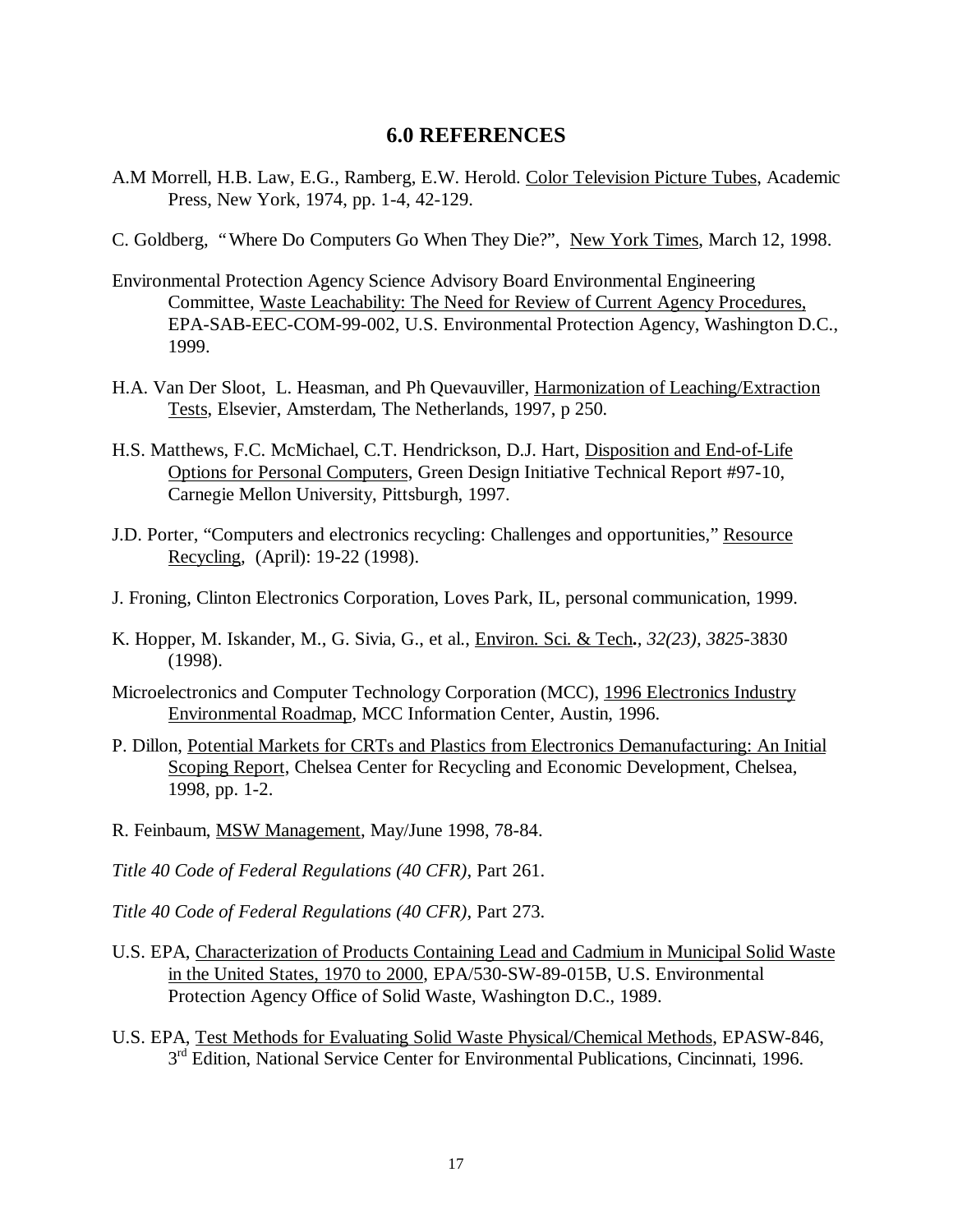# **APPENDIX A - QA/QC DATA**

# 1. Laboratory Blanks

| Sample Name                | Concentration (mg/L) |
|----------------------------|----------------------|
| Blank #1 11-21-98          | BDL <sup>1</sup>     |
| Blank #2 11-21-98          | BDL <sup>1</sup>     |
| Blank #3 11-21-98          | $BDL^1$              |
| Blank #4 11-21-98          | BDL <sup>1</sup>     |
| Blank #5 11-21-98          | BDL <sup>1</sup>     |
| Blank #6 11-21-98          | BDL <sup>1</sup>     |
| Blank #7 11-21-98          | BDL <sup>1</sup>     |
| Blank #8 11-21-98          | $BDL^1$              |
| Blank #9 11-21-98          | BDL <sup>1</sup>     |
| Blank #10 11-21-98         | BDL <sup>1</sup>     |
| Blank #11 11-21-98         | BDL <sup>1</sup>     |
| Blank #12 11-21-98         | BDL <sup>1</sup>     |
| Lab Analysis Blank 5-20-99 | BDL <sup>2</sup>     |
| Lab Analysis Blank 6-24-99 | $BDL^2$              |
| <b>Blank 5-12-99</b>       | $BDL^2$              |
| <b>Blank 6-17-99</b>       |                      |

1 Detection Limit of 1.0 mg/L

2 Detection Limit of Lead: 0.5 mg/L